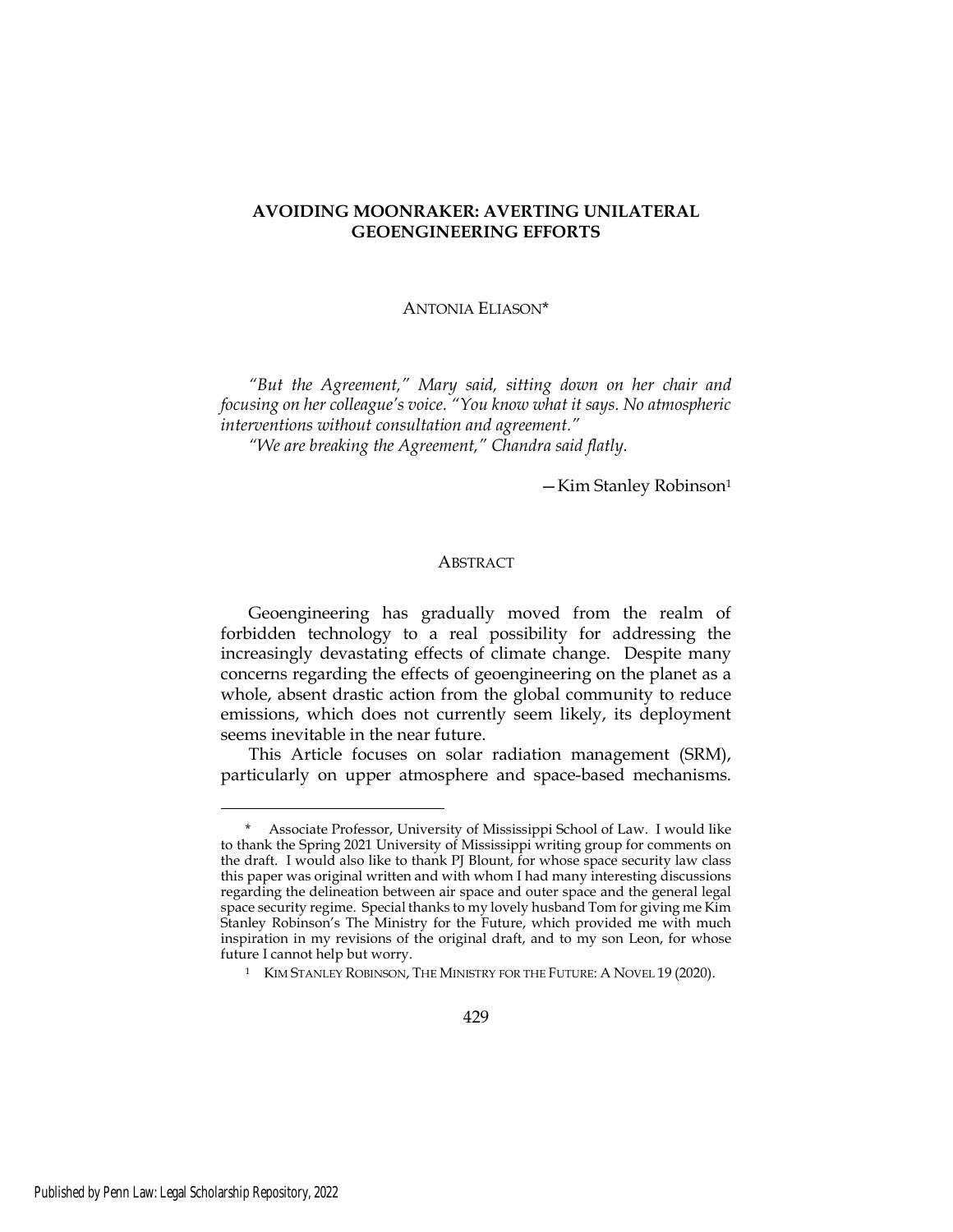There are four main risks that must be evaluated in this area: (1) the risk of geoengineering; (2) the risk of unilateral state action; (3) the risk of unilateral private action; and (4) the risk of doing nothing. The Article posits that our legal system is poorly designed for addressing these risks, since it focuses on ex post actions rather than providing ex ante measures to adequately evaluate and minimize the risks. Unilateral actions by individual states or by private actors cannot be adequately addressed by ex post legal measures, such as liability regimes. There is a need for robust regulatory mechanisms at an international level to mitigate the negative consequences that unilateral action would inevitably give rise to. Even with such regulatory mechanisms, however, the significance of the harm caused by global temperature increases is such that it may outweigh any potential negative consequences to states who are faced with the choice between the survival of their people or adherence to international legal standards.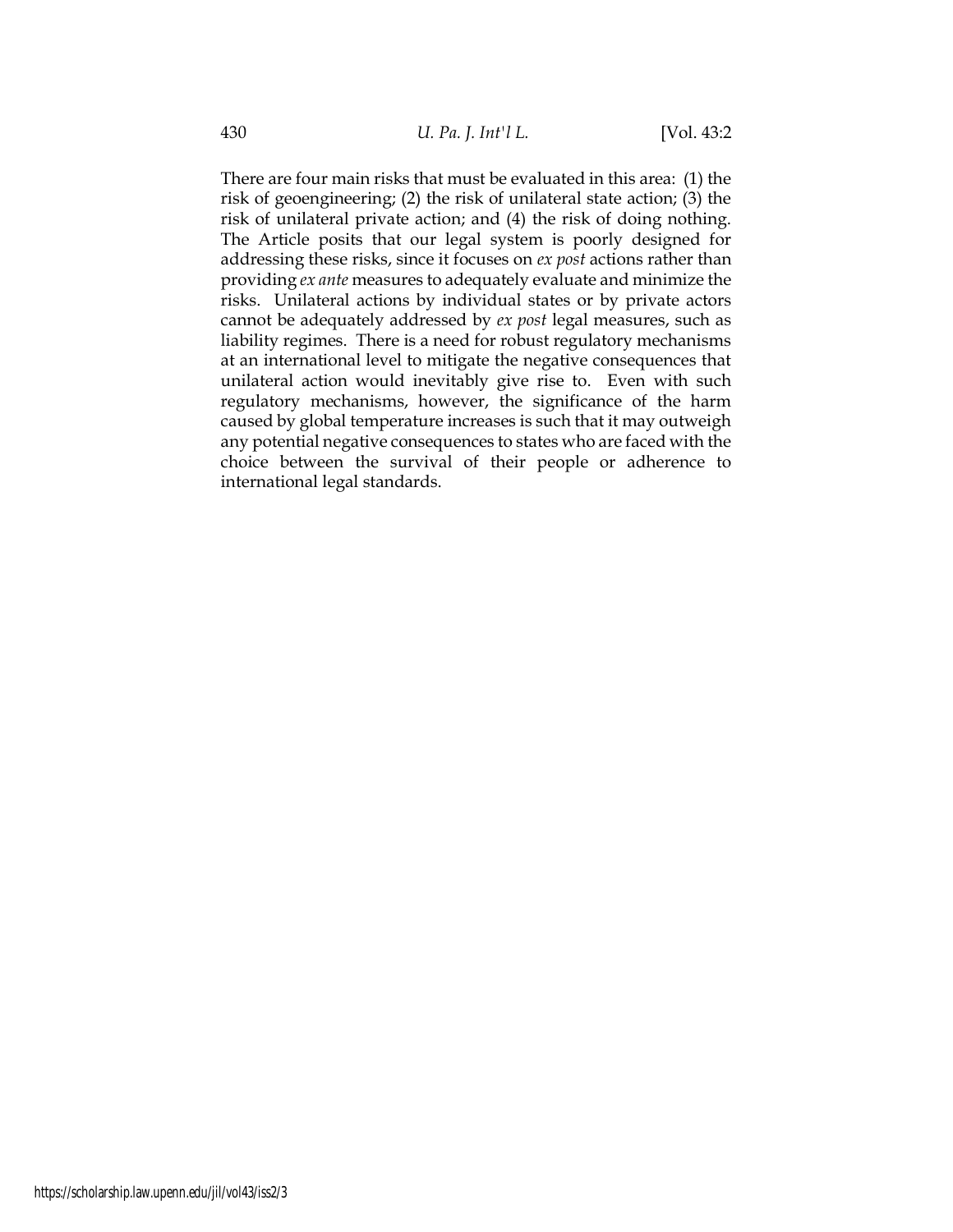# TABLE OF CONTENTS

| Ι.   |                                                                      |  |
|------|----------------------------------------------------------------------|--|
| H.   | Solar Radiation Management: An Overview435                           |  |
|      | $\mathfrak{a}$ .                                                     |  |
|      | b.                                                                   |  |
|      | $\mathcal{C}$ .                                                      |  |
|      | d.                                                                   |  |
| III. |                                                                      |  |
|      | Delineation Between Sovereign Air Space and Outer<br>$\mathfrak{a}.$ |  |
|      |                                                                      |  |
|      | International Environmental Law 442<br>h.                            |  |
|      | C.                                                                   |  |
|      | d.                                                                   |  |
|      | $\rho$ .                                                             |  |
| IV.  |                                                                      |  |
|      | $\mathfrak{a}.$                                                      |  |
|      | b.                                                                   |  |
|      | $\mathcal{C}$ .                                                      |  |
|      | d.                                                                   |  |
| V.   |                                                                      |  |
| VI.  |                                                                      |  |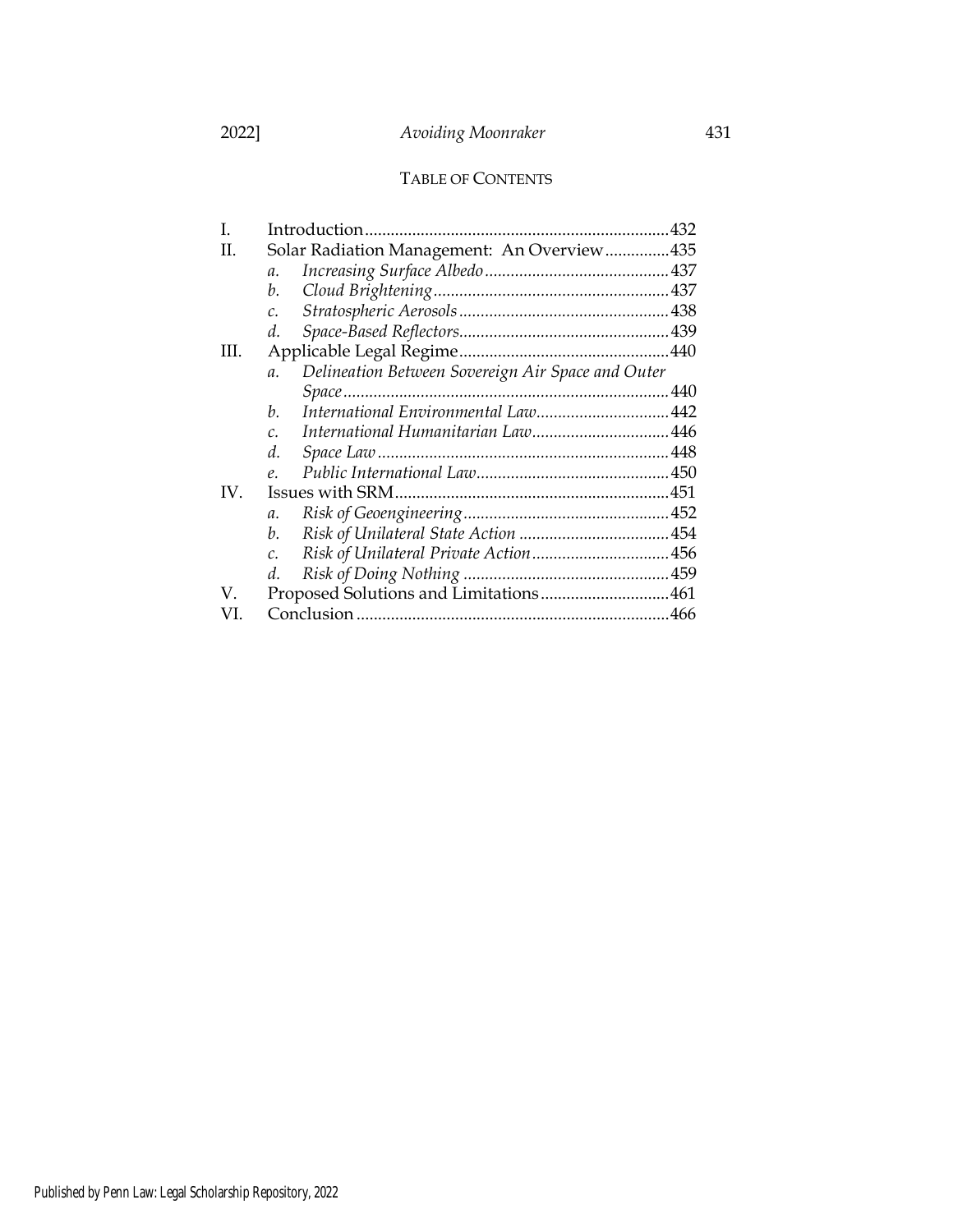# I. INTRODUCTION

In June 2021, researchers from Harvard University's SCoPEx (Stratospheric Controlled Perturbation Experiment) were scheduled to launch a balloon above Sweden that would have released a small amount of material to test the efficacy and risks of solar radiation management (SRM) as a means of changing the climate.<sup>2</sup> In March 2021, the launch was delayed to 2022 after a recommendation from the SCoPEx advisory committee3 in response to concerns raised by the indigenous Sámi people in Sweden. Opponents4 of this project are concerned that it will violate an international moratorium on geoengineering, particularly if it leads to further, larger scale experiments, and that it could encourage the continued use of fossil fuels without risk of climate catastrophe.5 Skeptics were quick to point out the similarity between the mechanisms of the experiment and the plot of the 2013 dystopian film by Bong Joon-Ho, Snowpiercer. <sup>6</sup> Indeed, geoengineering, or climate engineering, as it is also known, seems straight out of the realm of science fiction. We are, however, coming closer to it becoming a reality at the same time that we are at a crossroads where lack of action from governments combined with the growing threat and effects of climate change are putting billions of lives at risk.

<sup>&</sup>lt;sup>2</sup> ScoPEx: Stratospheric Controlled Perturbation Experiment, KEUTSCH GRP. AT HARVARD, https://www.keutschgroup.com/scopex [https://perma.cc/Z5L2- RG94].

<sup>&</sup>lt;sup>3</sup> James Temple, Geoengineering researchers have halted plans for a balloon launch in Sweden, MIT TECH. REV. (Mar. 31, 2021), https://www.technologyreview.com/2021/03/31/1021479/harvardgeoengineering-balloon-experiment-sweden-suspended-climate-change/ [https://perma.cc/98JE-3CU2].

<sup>4</sup> Haley Dunleavy, An Indigenous Group's Objection to Geoengineering Spurs a Debate About Social Justice in Climate Science, INSIDE CLIMATE NEWS (July 7, 2021), https://insideclimatenews.org/news/07072021/sami-sweden-objectiongeoengineering-justice-climate-science/[ https://perma.cc/ZJ57-G6TW].

<sup>&</sup>lt;sup>5</sup> Alister Doyle, Planned Harvard balloon test in Sweden stirs solar geoengineering unease, REUTERS (Dec. 18, 2020, 10:04 AM), https://www.reuters.com/article/usclimate-change-geoengineering-trfn/planned-harvard-balloon-test-in-swedenstirs-solar-geoengineering-unease-idUSKBN28S232 [https://perma.cc/7XZ3- EFMX].

<sup>6</sup> Spencer Buell, Sure Hope this Snowpiercer-Esque Harvard Project Doesn't End Up like the Movie, BOSTON MAG. (Jan. 22, 2021, 4:21 PM), https://www.bostonmagazine.com/news/2021/01/22/snowpiercer-harvardscopex/ [https://perma.cc/S34G-2KWN].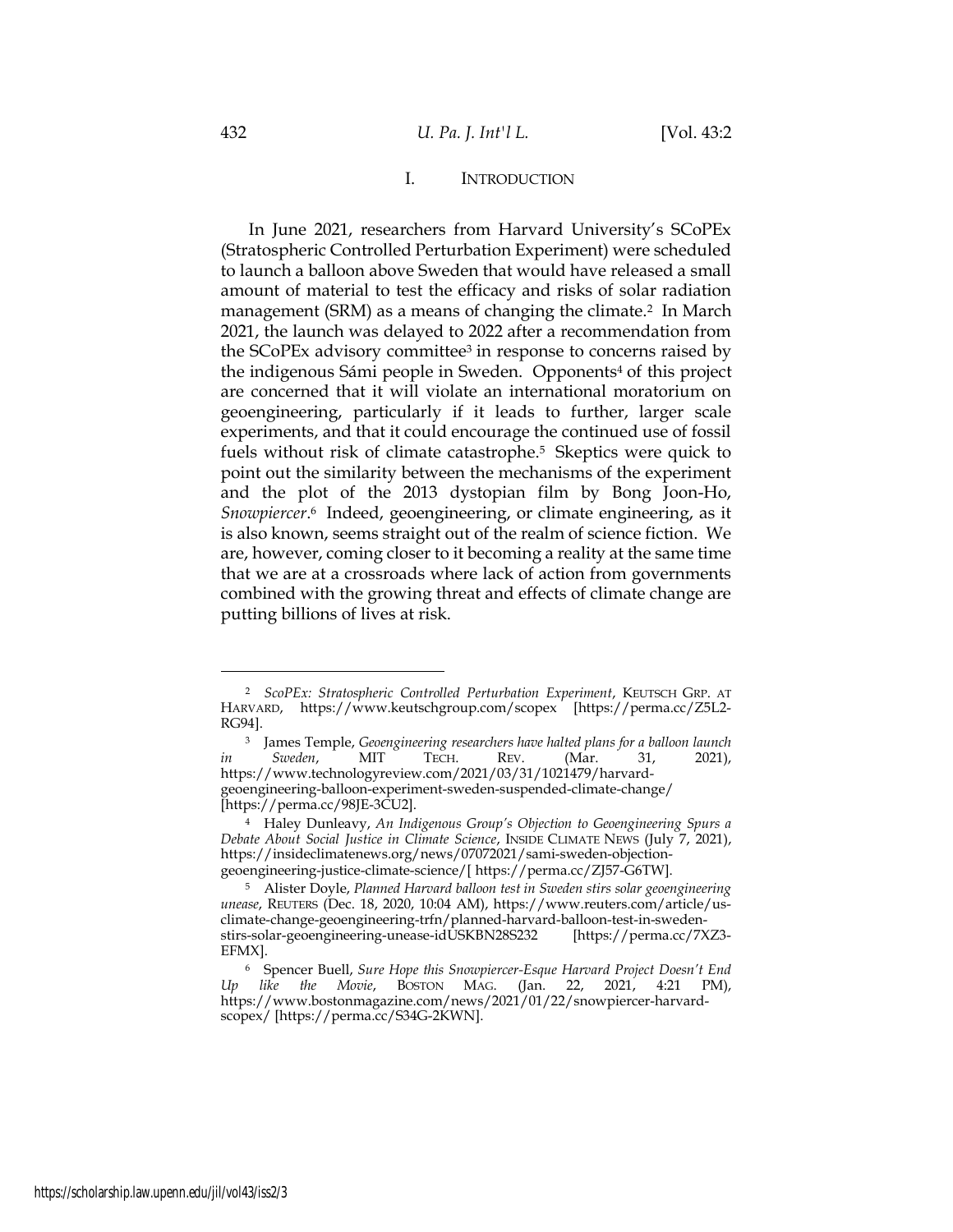Despite concerns regarding the potential dystopian effects of geoengineering, it is increasingly possible that sometime in the near future, geoengineering mechanisms will be deployed. Understanding the legal landscape governing geoengineering is therefore imperative in order to minimize the chance of a Snowpiercer-like situation from arising. Furthermore, conceptualizing how law may be limited in addressing issues relating to the deployment of geoengineering, particularly with respect to the relation between risk and law, offers a (perhaps pessimistic) understanding of how our future is likely to unfold. This Article argues that it is too late to advocate for a moratorium on geoengineering, and that we must come to terms with the inevitability of the eventual deployment of geoengineering mechanisms to combat climate change.7 Regulatory regimes can only do so much to deter states from taking action, particularly when faced with a choice between the survival of their people and adherence to external imposed legal standards.

The threat posed by climate change has been well-documented and acknowledged by scientists and lawmakers for decades. In the nearly thirty years since the United Nations Framework Convention on Climate Change (UNFCCC) was established,<sup>8</sup> the international community has struggled to take the necessary steps to reduce the impact of climate change. Disagreement over the allocation of responsibility, climate skepticism, and concerns that climate change mitigation measures would hamper economic development have overshadowed the existential crisis posed by climate change. <sup>9</sup> International environmental agreements have been unambitious in setting targets for climate mitigation, yet neither the UNFCCC nor the 1997 Kyoto Protocol mentioned climate adaptation. <sup>10</sup> This

<sup>7</sup> The increasing inevitability of geoengineering can be seen in the changing tone of articles by legal academics and policymakers over the past decade, from a conceptualization of geoengineering as a remote policy to an acknowledgment that some form of geoengineering is likely to be used in the near future.

<sup>8</sup> United Nations Framework Convention on Climate Change art. 2, May 9, 1992, 1771 U.N.T.S. 107 [hereinafter UNFCCC], https://unfccc.int/resource/docs/convkp/conveng.pdf [https://perma.cc/4RU2-PKL3].

<sup>9</sup> See Antonia Eliason, Using the WTO to Facilitate the Paris Agreement: A Tripartite Approach, 52 VAND. J. TRANSNT'L L. 545, 575 (discussing some of the issues relating to sustainable development).

<sup>10</sup> See What do adaptation to climate change and climate resilience mean?, UNFCCC, https://unfccc.int/topics/adaptation-and-resilience/the-big-picture/what-doadaptation-to-climate-change-and-climate-resilience-mean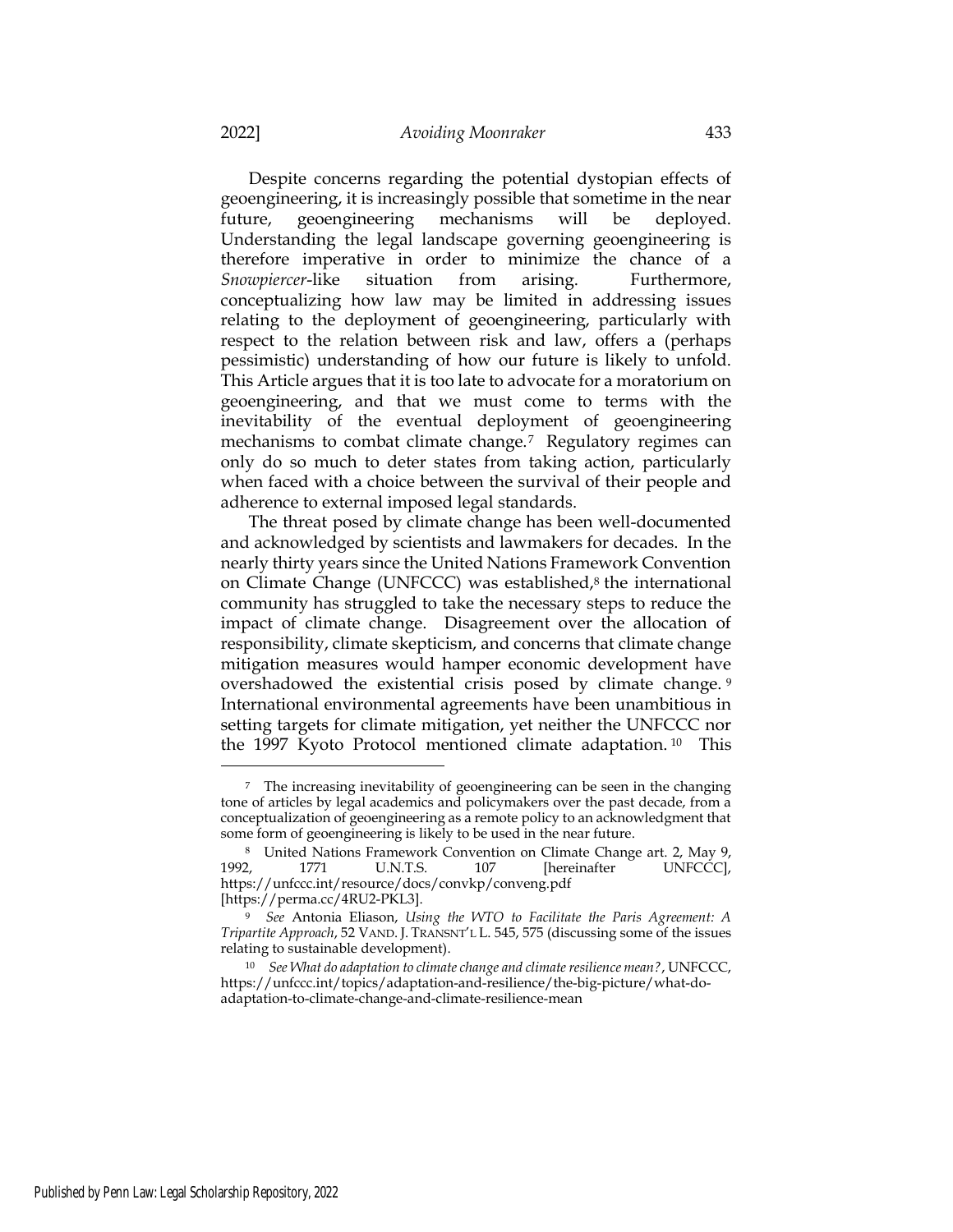reluctance to acknowledge that our collective failings will require us to live with the effects of climate change has in part been motivated by a desire to ensure that we primarily try to mitigate the effects of climate change. The 2016 Paris Agreement marked the first time that a multilateral international environmental convention acknowledged climate adaptation in addition to climate mitigation.<sup>11</sup>

Climate mitigation and climate adaptation are the two primary branches of climate change management. The third branch of climate change management, geoengineering, has yet to be addressed by any international legal agreements. Geoengineering is most commonly defined as "the deliberate large-scale intervention in the Earth's climate system, in order to moderate global warming."12 The uncertainty of geoengineering stems from the potentially Earth-destroying unintended consequences of such mechanisms. Even more than with climate adaptation, there is also the concern that reliance on geoengineering would divert attention from the much more pressing need to take significant measures to reduce our greenhouse gas (GHG) emissions and thus mitigate the effects of climate change. As temperatures continue to rise, however, and the possibility of staying below the 2C° temperature increase provided for in the Paris Agreement seems increasingly remote, attention is steadily turning to geoengineering.<sup>13</sup>

While there are a number of different types of geoengineering mechanisms, this Article focuses on space-based geoengineering and the security threats that it poses. There are four primary areas of risk examined here: (1) the risk of the geoengineering mechanisms themselves; (2) the risk of unilateral state action; (3) the

<sup>[</sup>https://perma.cc/M7J7-LTZT] (highlighting the UNFCCC's definition of climate adaptation as "adjustments in ecological, social, or economic systems in response to actual or expected climatic stimuli and their effects or impacts. . . . [and] refer[ring] to changes in processes, practices, and structures to moderate potential damages or to benefit from opportunities associated with climate change").

<sup>11</sup> See Paris Agreement art. 7 § 1, Dec. 12, 2015, T.I.A.S. No. 16-1104 ("Parties hereby establish the global goal on adaptation of enhancing adaptive capacity, strengthening resilience and reducing vulnerability to climate change, with a view to contributing to sustainable development and ensuring an adequate adaptation response in the context of the temperature goal referred to in Article 2.").

<sup>12</sup> THE ROYAL SOC'Y, GEOENGINEERING THE CLIMATE: SCIENCE, GOVERNANCE AND UNCERTAINTY ix, 1 (2009).

<sup>13</sup> Fred Pearce, Geoengineer the Planet? More Scientists Now Say It Must Be an Option, YALE ENV'T 360 (May 29, 2019), https://e360.yale.edu/features/geoengineer-the-planet-more-scientists-now-sayit-must-be-an-option [https://perma.cc/ZU49-BXLS].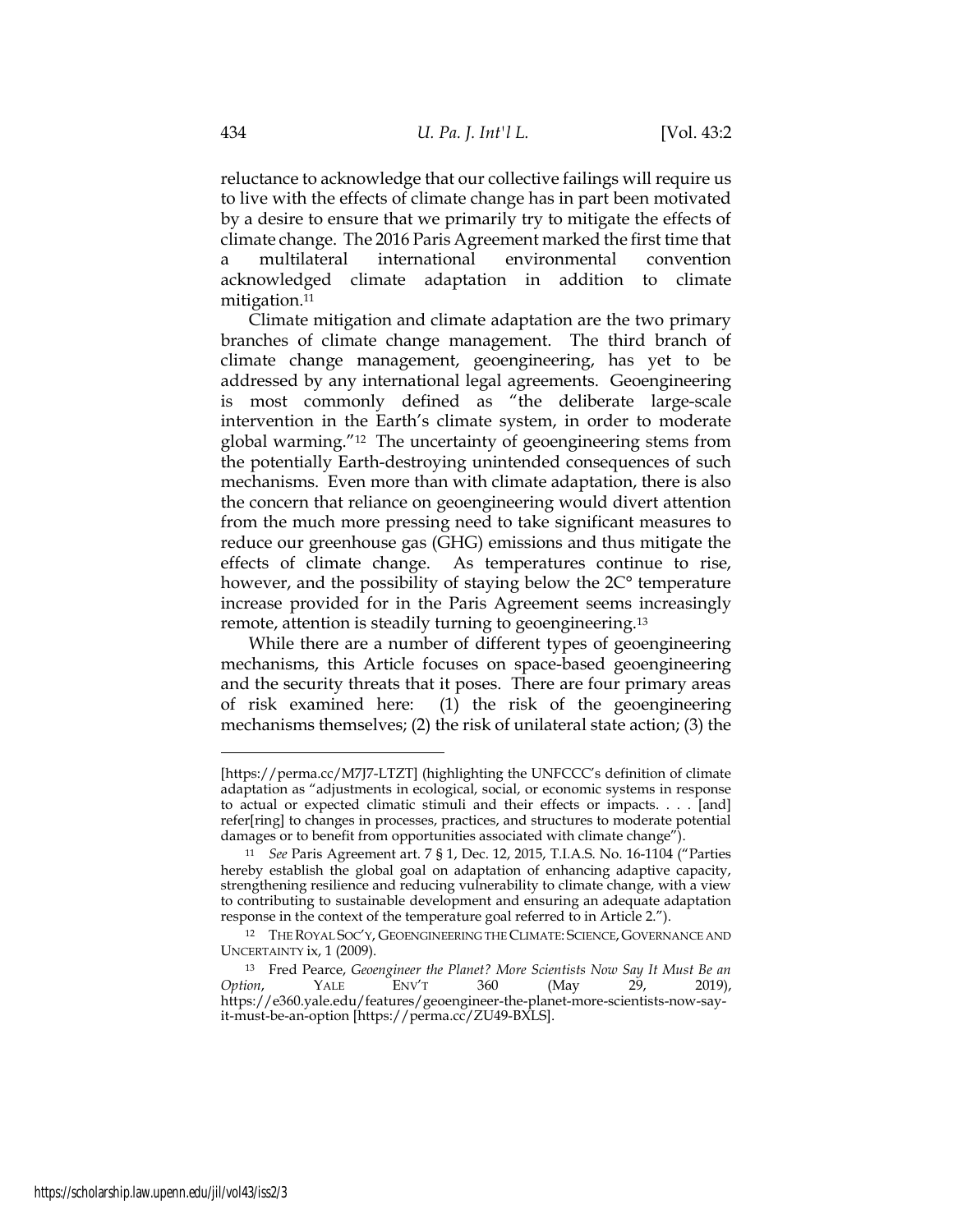risk of unilateral private action; and (4) the risk of doing nothing. The Article first provides an overview of SRM and the various types of mechanisms covered under that umbrella. In Section II, the Article turns to look at the applicable legal regime, providing a broad overview of some of the key areas that may impact the regulation of geoengineering. In Section III, the Article examines each of the different categories of risk and highlights areas in which the legal regime falls short, arguing that the ex post nature of most legal solutions prevents meaningful ex ante action from being taken. Finally, the Article offers some suggestions for how to remedy the gaps in the existing legal regime.

# II. SOLAR RADIATION MANAGEMENT: AN OVERVIEW

Geoengineering falls into two main categories: carbon dioxide removal (CDR) and solar radiation management (SRM).14 As this Article focuses on space-based geoengineering mechanisms, CDR mechanisms, which include large-scale afforestation, carbon capture and storage, and ocean fertilization, are outside its scope. Solar radiation management (SRM) includes "increasing surface and cloud albedo, the methods of injecting stratospheric aerosols and installing space reflectors."15 SRM as a means of redressing climate change poses enormous risks to the world's population. While much of the required technology is currently speculative in nature, rapid technological advances and the growing recognition of the crisis posed by climate change may mean that some of the SRM mechanisms will be available for use in the near future. Certain types of SRM are also relatively low-cost, making them accessible to

<sup>14</sup> Gerd Winter, Climate Engineering and International Law: Final Exit or the End of Humanity?, in CLIMATE CHANGE: INTERNATIONAL LAW AND GLOBAL GOVERNANCE, VOLUME I: LEGAL RESPONSES AND GLOBAL RESPONSIBILITY 979, 981 (Oliver C. Ruppel, Christian Roschmann & Katharina Ruppel-Schlichting eds., 2013).

<sup>&</sup>lt;sup>15</sup> Id. at 982 ("Large scale afforestation, BECS, biochar, enhanced weathering, CO2 air capture, ocean fertilisation and CCS are all described as Carbon Dioxide Removal (CDR), whereas increasing surface and cloud albedo, the methods of injecting stratospheric aerosols and installing space reflectors are known as Solar Radiation Management (SRM)"). Albedo is defined as "the fraction of incident radiation (such as light) that is reflected by a surface or body (such as the moon or a cloud)." albedo, MERRIAM-WEBSTER, https://www.merriamwebster.com/dictionary/albedo [https://perma.cc/4XK2-2YNR].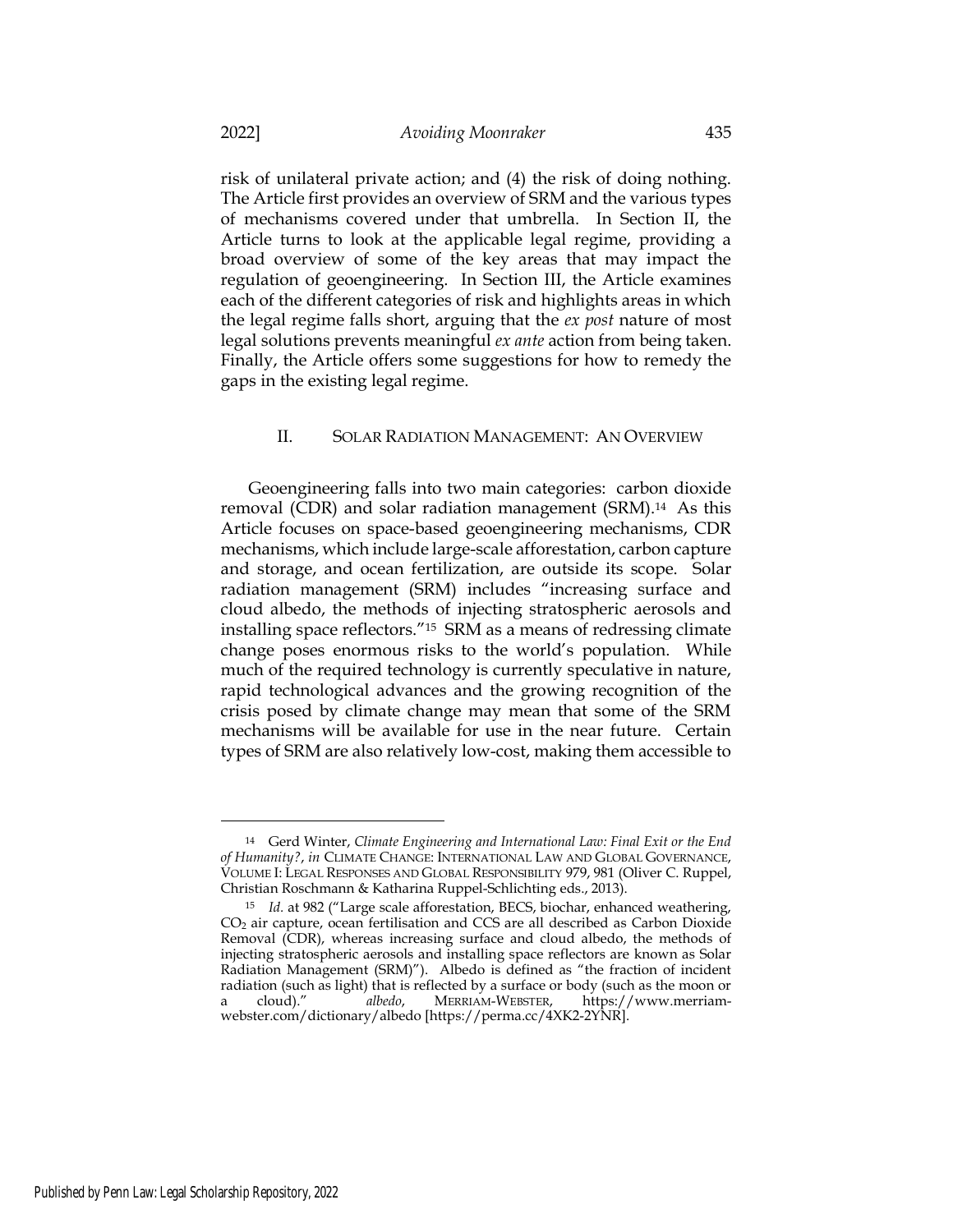many actors, whether at the private or at the state level.<sup>16</sup> SRM mechanisms also have the potential to reduce temperatures more rapidly than CDR mechanisms,<sup>17</sup> increasing their attractiveness as our climate situation becomes direr.

The primary concern relates to the irreversibility of SRM and the consequent potential for planetary destruction that it raises. Additionally, SRM gives rise to two types of moral hazard: first, that countries could reduce efforts to mitigate climate change effects in reliance on the possibilities of SRM; and second, that failure to research geoengineering methods could lead to deployment of insufficiently researched SRM mechanisms. <sup>18</sup> This becomes particularly salient when we account for the disparities in the technological capabilities of different nations, and the possibility that Global North countries "might collaborate to pursue, over the objections of poorer nations, stratospheric aerosol injection, even though doing so could foreseeably result in disruption of the monsoon relied upon by India, Bangladesh, and other nations for agricultural productivity,"19 to give but one example of potential consequences.

SRM mechanisms stand in contrast to the generally less controversial CDR mechanisms, which include reforestation and afforestation, and various carbon dioxide capture mechanisms. This Article focuses primarily on stratospheric aerosols and space-based reflectors, but understanding the range of mechanisms is helpful in understanding the scope of the controversy. Key to SRM is that none of these proposed techniques would reduce GHG emissions.<sup>20</sup> SRM also cannot compensate for such climate damage as ocean acidification, and the maximum cooling potential is unclear.<sup>21</sup>

<sup>16</sup> Andrew Lockley, Gideon Futerman & D'Maris Coffman, Geoengineering and Public Trust Doctrine, 14 CCLR 85, 93 (2020).

<sup>17</sup> Albert C. Lin, Avoiding Lock-In of Solar Geoengineering, 47 N. KY. L. REV. 139, 141 (2020).

<sup>18</sup> Michael Burger & Justin Gundlach, Research Governance, in CLIMATE ENGINEERING AND THE LAW: REGULATION AND LIABILITY FOR SOLAR RADIATION MANAGEMENT AND CARBON DIOXIDE REMOVAL 269, 278 (Michael B. Gerrard & Tracy Hester eds., 2018); see also NAT'L RSCH. COUNCIL OF THE NAT'L ACADS., CLIMATE INTERVENTION: REFLECTING SUNLIGHT TO COOL EARTH 152 (2015).

<sup>19</sup> Burger & Gundlach, supra note 18, at 278.

<sup>20</sup> NAT'L RSCH. COUNCIL OF THE NAT'L ACADS., supra note 18, at 1.

<sup>21</sup> Douglas G. MacMartin, Katharine L. Ricke & David W. Keith, Solar Geoengineering as Part of an Overall Strategy for Meeting the 1.5°C Paris Target, 376 PHIL. TRANSACTIONS ROYAL SOC'Y A., Apr. 2, 2018, at 1, 2.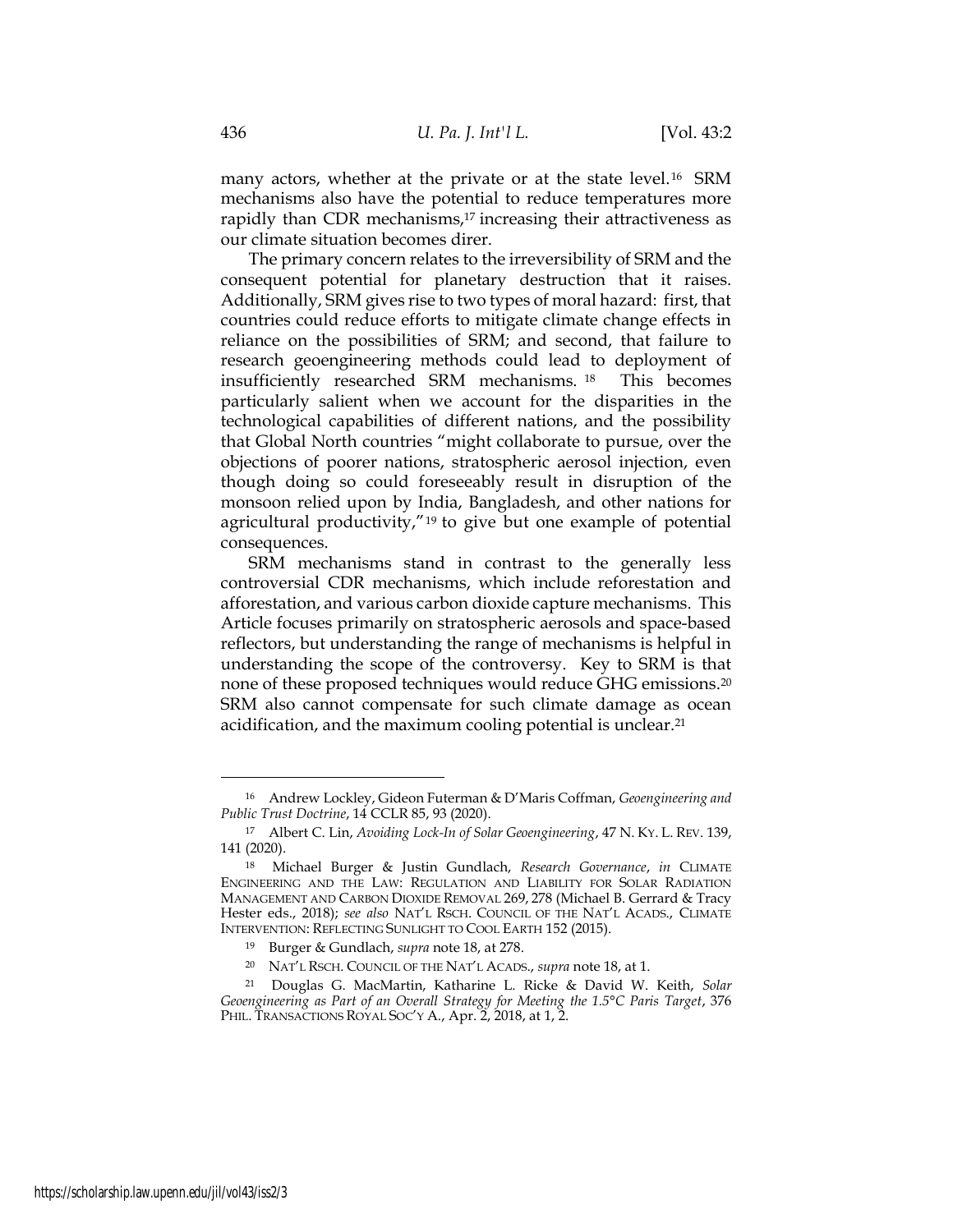# a. Increasing Surface Albedo

Increasing surface albedo is the least controversial SRM mechanism, since it involves simple, reversible actions like painting roofs of buildings white to reflect more light, planting higher albedo crops, covering desert surfaces with reflective materials, or floating reflective microbubbles on just under the ocean surface to increase ocean reflectivity.22 One of the main challenges of these methods would be the scale of the deployment required to have substantive effects on climate.23 Placing reflective materials across large swathes of land would prevent alternative uses for the land, including use for producing food crops or for afforestation that would sequester carbon more efficiently. <sup>24</sup> On a small scale, however, increasing surface albedo could be effective in temporarily reducing temperatures in cities, staving off the worst effects of increasingly hot summer days.

### b. Cloud Brightening

Cloud brightening envisions "increasing the concentration of cloud-condensation nuclei in the lower atmosphere, particularly over ocean areas, thereby whitening clouds with the aim of increasing the reflection of solar radiation."25 Cloud brightening would involve ground-based or lower atmosphere-based efforts, with current models envisioning spraying seawater into the air to increase cloud reflectivity. <sup>26</sup> This would in turn attract water droplets, which would create "clouds with smaller drops but more of them" that would consequently be fluffier and have a more

<sup>22</sup> NAT'L RSCH. COUNCIL OF THE NAT'L ACADS., supra note 18, at 128-29.

<sup>23</sup> Phillip Williams et al., Impacts of Climate-Related Geoengineering on Biological Diversity, in GEOENGINEERING IN RELATION TO THE CONVENTION ON BIOLOGICAL DIVERSITY: TECHNICAL AND REGULATORY MATTERS 5, 11 (Secretariat of the Convention on Biological Diversity ed., 2012).

<sup>24</sup> Id. at 74.

 $25$  *Id.* at 8.

<sup>&</sup>lt;sup>26</sup> Michael B. Gerrard, Introduction and Overview, in CLIMATE ENGINEERING AND THE LAW: REGULATION AND LIABILITY FOR SOLAR RADIATION MANAGEMENT AND CARBON DIOXIDE REMOVAL 1, 2 (Michael B. Gerrard & Tracy Hester eds., 2018).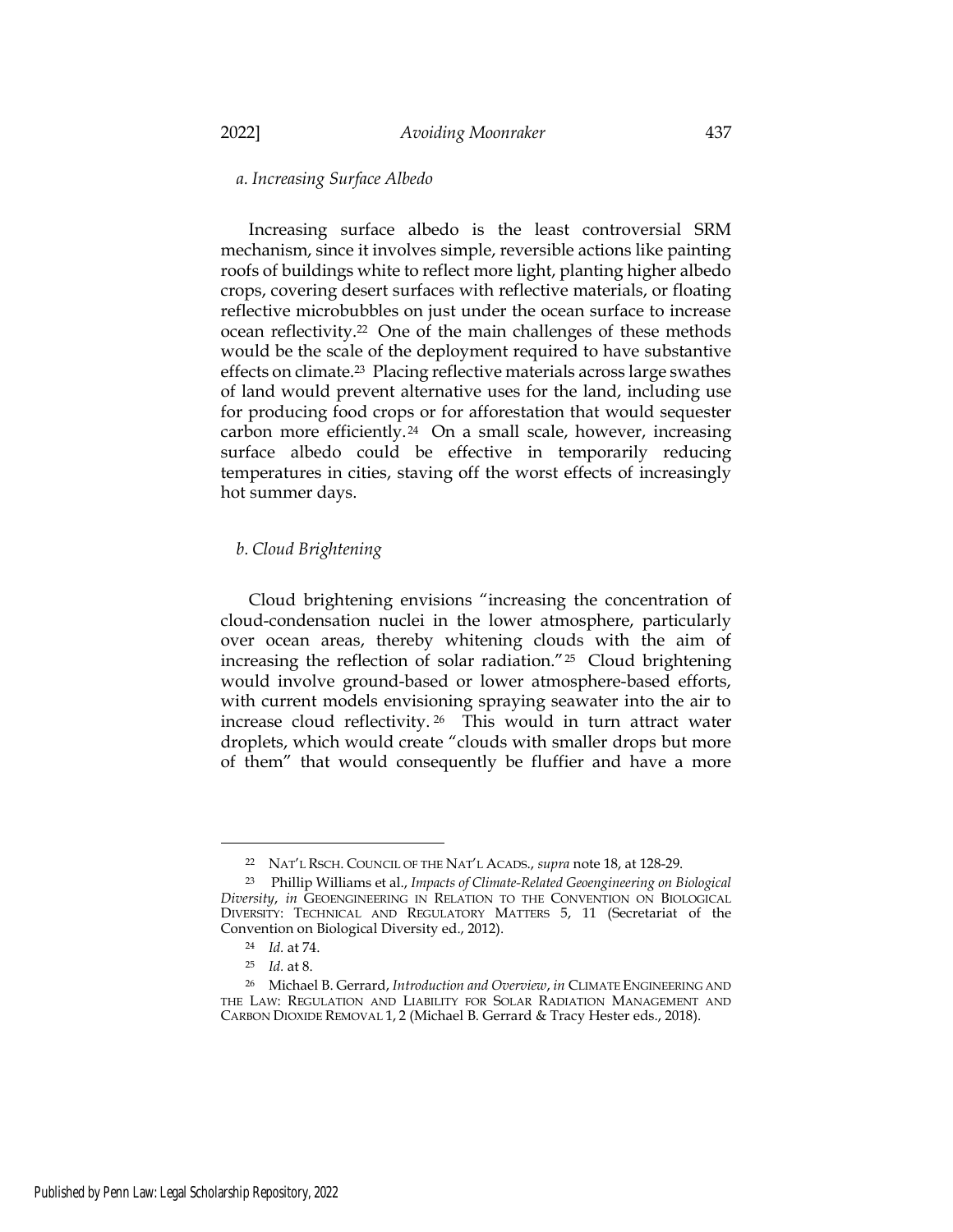reflective surface area.<sup>27</sup> The drawback of this technique is that once commenced, it would need to be continued indefinitely since halting its use could result in rapid warming.28 This gives rise to what is known as the "termination problem," whereby a sudden end to the SRM mechanism would quickly result in the climate reverting to its ungeoengineered state.29 As discussed below, this is a key concern with most of the SRM mechanisms.

#### c. Stratospheric Aerosols

Stratospheric aerosols would involve injecting particles, particularly sulfates, into the upper atmosphere with the goal of increasing the reflection of sunlight back into space.30 The Catch-22 of using stratospheric aerosols is that they could simultaneous deplete stratospheric ozone while also blocking UV rays, leaving the net effect uncertain.31 Furthermore, as with cloud brightening, once commenced, without a significant decrease in GHG emissions, the use of stratospheric aerosols would need to be continued to prevent global warming from resuming at a much faster than current rate.<sup>32</sup>

While potential positives include an increase in plant photosynthesis, since the sky would become brighter (estimates range from three to five times brighter), the model is based on replicating the effect of large volcanic eruptions and the subsequent cooling that results from the sulfurous particles that are dissipated throughout the upper atmosphere, which is empirically untested.<sup>33</sup> The most cited example is the 1991 Mount Pinatubo event, which has provided researchers with much of the observable data on these kinds of phenomena.<sup>34</sup>

<sup>27</sup> Eli Kintisch, Technologies, in CLIMATE ENGINEERING AND THE LAW: REGULATION AND LIABILITY FOR SOLAR RADIATION MANAGEMENT AND CARBON DIOXIDE REMOVAL 28, 34 (Michael B. Gerrard & Tracy Hester eds., 2018).

<sup>28</sup> Id. at 36.

<sup>&</sup>lt;sup>29</sup> Albert C. Lin, The Missing Pieces of Geoengineering Research Governance, 100 MINN. L. REV. 2509, 2568 (2016).

<sup>30</sup> Williams et al., supra note 23, at 8.

<sup>31</sup> Jesse L. Reynolds, International Law, in CLIMATE ENGINEERING AND THE LAW: REGULATION AND LIABILITY FOR SOLAR RADIATION MANAGEMENT AND CARBON DIOXIDE REMOVAL 57, 71 (Michael B. Gerrard & Tracy Hester eds., 2018).

<sup>&</sup>lt;sup>32</sup> Kintisch, supra note 27, at 33.

<sup>33</sup> Kintisch, supra note 27, at 29, 32.

<sup>34</sup> NAT'L RSCH. COUNCIL OF THE NAT'L ACADS., supra note 18, at 72; see also Williams et al., supra note 23, at 50.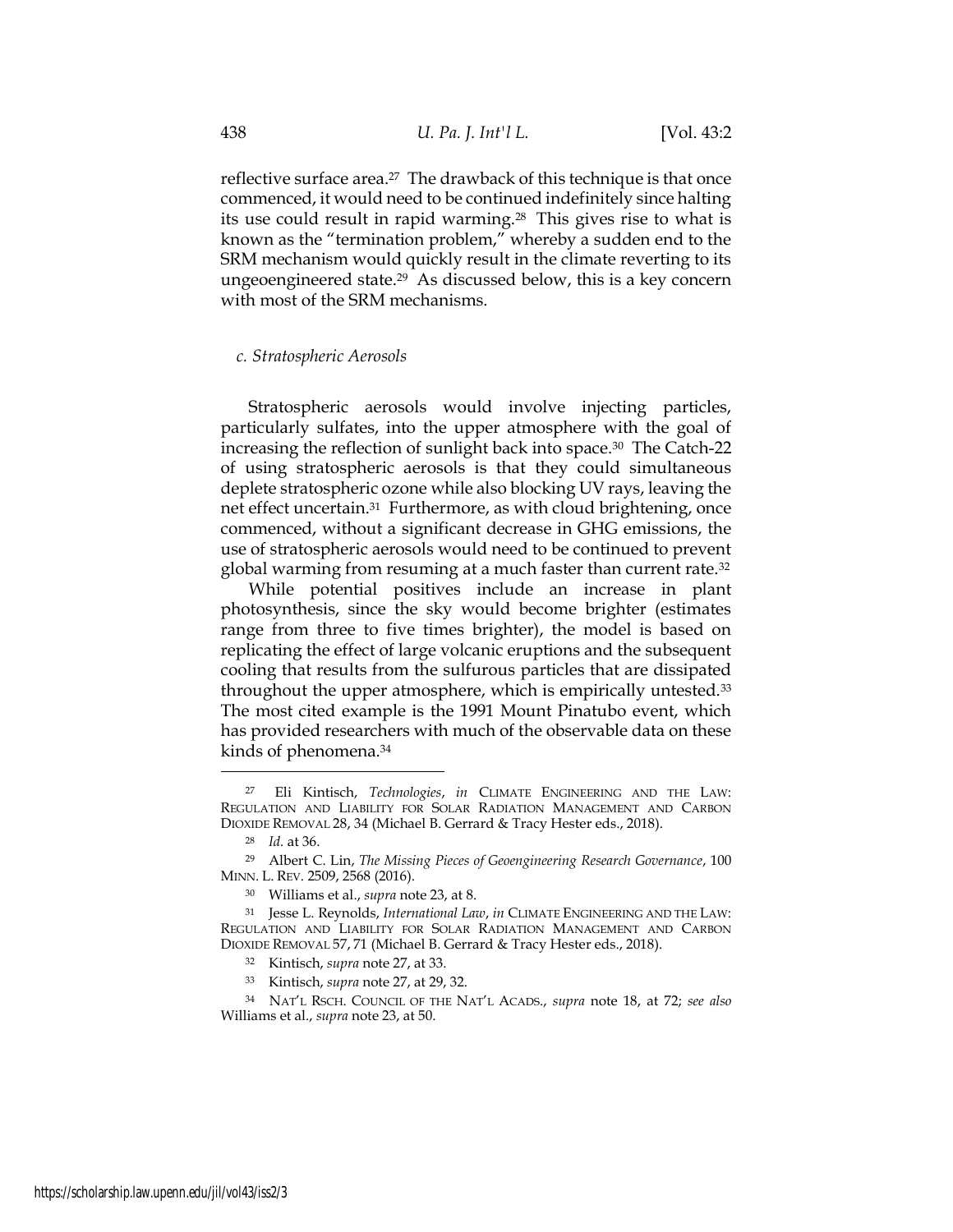Stratospheric aerosols have a relatively short lifetime, and consequently the termination problem is significant. Abrupt termination would potentially result in a rapid increase in global temperature.35 As will be discussed later, this risk requires that there be clear mechanisms in place to address the governance of geoengineering efforts during and after the deployment of stratospheric aerosols.

#### d. Space-Based Reflectors

Although technologically the furthest off, space-based SRM methods offer some of the more theoretically fascinating options to reduce the effects of climate change. Possible techniques include launching solar sunshades into Earth orbit, which would require a careful balancing of weight and costs, as heavier sunshades are more expensive to launch, while lighter ones are more vulnerable to being disrupted. <sup>36</sup> An even more speculative proposal would involve launching a ring of sunshades near the LaGrange 1 point, which is one of five points where the Earth maintains the same position with respect to the Sun.37 This proposal would require launching ten trillion small disks, which would amount to one million disks launching every second for thirty years from the Earth's surface.<sup>38</sup> Due to the hypothetical nature of most of the proposed space-based SRM mechanisms, there has been less discussion of their risks in the available literature. There is merit in examining these risks, however, since what appears technological distant today may very well be a practical reality tomorrow.

With all of the SRM mechanisms, other than land-based mechanisms to increase surface albedo, the big worry is the termination problem, wherein ceasing to deploy such mechanisms will result in a significant accelerated temperature rise.<sup>39</sup> It has been noted that the greater the magnitude of the SRM used in relation to albedo modification, the greater the risk of severe impacts of abrupt

<sup>35</sup> Lockley, Guterman & Coffman, supra note 16, at 86.

<sup>36</sup> Kintisch, supra note 27, at 33.

<sup>37</sup> Kintisch, supra note 27, at 33.

<sup>38</sup> Kintisch, supra note 27, at 33.

<sup>&</sup>lt;sup>39</sup> Burger & Gundlach, supra note 18, at 279; see also NAT'L RSCH. COUNCIL OF THE NAT'L ACADS., supra note 18, at 63.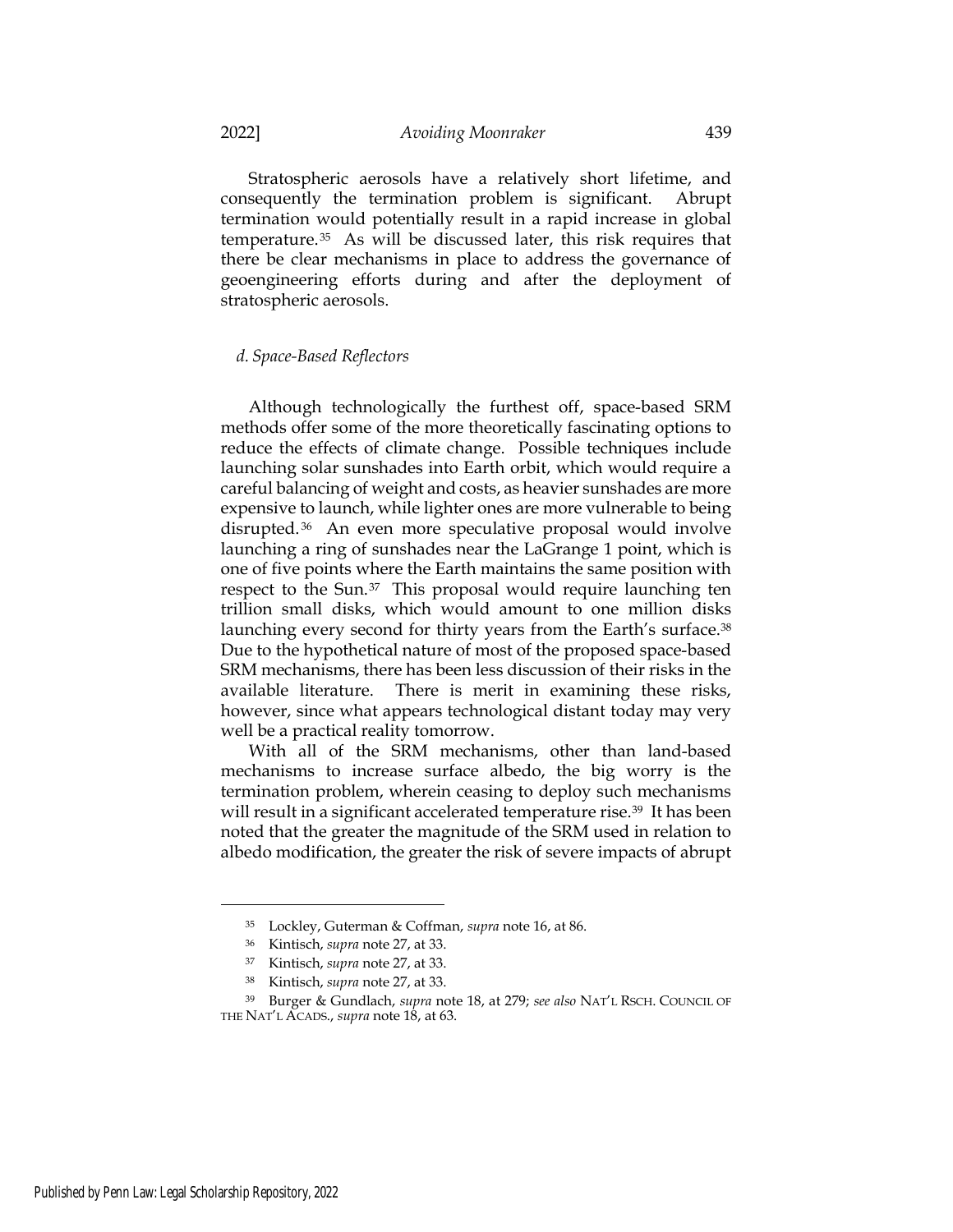termination.<sup>40</sup> The risk is magnified where  $CO<sub>2</sub>$  emissions continue to rise during the time the SRM is deployed, and where that increase is countered by increasing the amount of albedo modification. <sup>41</sup> Related to the termination effect is the risk of technological lock-in, whereby once SRM mechanisms are deployed, there can be no variation from the technology initially chosen, due to the rapid warming that would result from sudden withdrawal of the initial mechanism.42 These risks will be discussed further below.

# III. APPLICABLE LEGAL REGIME

As geoengineering is a rapidly developing field and one that has been the source of much controversy and debate, much has been written elsewhere about the patchwork legal regime that applies to geoengineering generally.43 The discussion here focuses only on those instruments most relevant to SRM mechanisms, particularly stratospheric aerosol injections and space-based reflectors. As a preliminary matter, the section provides an overview of the legal delineation between sovereign air space and outer space, before turning to the different categories of lex specialis applicable to geoengineering, and then concluding with a brief look at general public international law.

# a. Delineation Between Sovereign Air Space and Outer Space

The legal regime that applies to outer space is a robust, treatybased area of lex specialis. With aerial SRM mechanisms ranging

<sup>40</sup> NAT'L RSCH. COUNCIL OF THE NAT'L ACADS., supra note 18, at 65.

<sup>41</sup> NAT'L RSCH. COUNCIL OF THE NAT'L ACADS., supra note 18, at 65.

<sup>42</sup> DEBORAH GORDON, SMRITI KUMBLE & DAVID LIVINGSTON, ADVANCING PUBLIC CLIMATE ENGINEERING DISCLOSURE 2 (2018).

<sup>43</sup> See, e.g., Ralph Bodle, Geoengineering and International Law: The Search for Common Legal Ground, 46 TULSA L. REV. 305 (2010); Winter, supra note 14; Gerrard, supra note 26; Reynolds, supra note 31; Ralph Bodle et al., The Regulatory Framework for Climate-Related Geoengineering in Relation to the Convention on Biological Diversity, in GEOENGINEERING IN RELATION TO THE CONVENTION ON BIOLOGICAL DIVERSITY: TECHNICAL AND REGULATORY MATTERS 99 (2012); William C.G. Burns, Climate Geoengineering, Solar Radiation Management and Its Implications for Intergenerational Equity, 4 STAN. J.L. SCI. & POL'Y 37 (2011); Jesse L. Reynolds, Solar Geoengineering to Reduce Climate Change: A Review of Governance Proposals, 475 PROC. R. SOC. A., Sept. 4, 2019, at 1.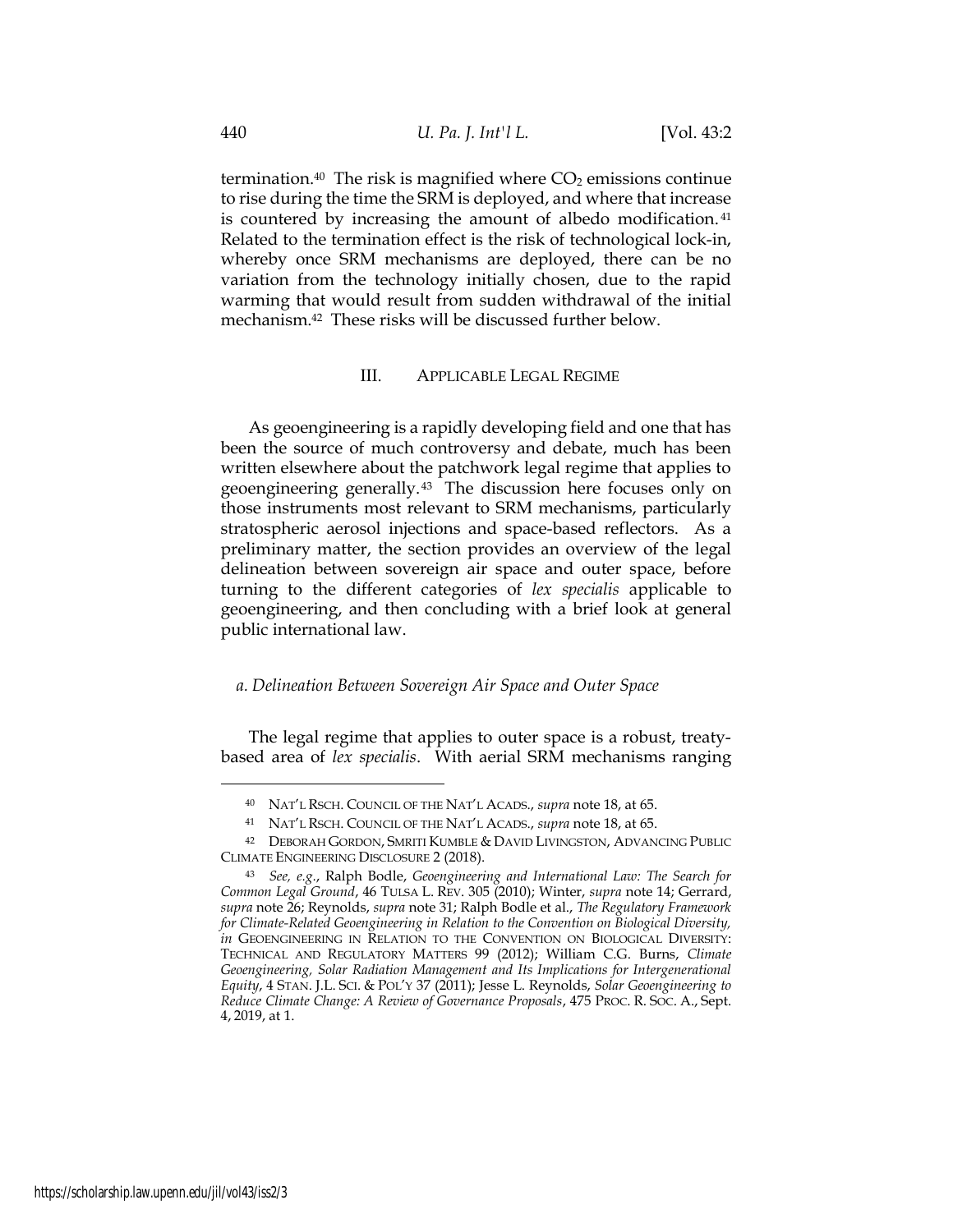from cloud-brightening to space-based reflectors, the question is what constitutes outer space for purposes of international law.

Space-based reflectors are the most speculative of the SRM mechanisms, and are also the most clearly space-based of these geoengineering techniques. Deploying reflectors at a LaGrange point is unquestionably outer-space based. Where stratospheric aerosols or methods by which surface and cloud albedo are increased are envisaged, however, the question of what constitutes outer space comes into play. The Outer Space Treaty does not define where the sovereign air space of a state ends and international commons of outer space begins, although this is commonly assumed to be around 100 km above the Earth,<sup>44</sup> at what is known as the Kármán Line.45 Certain countries, including Australia, Denmark and Kazakhstan, have adopted the view that airspace ends at 100km above sea level, taking a spacial approach.<sup>46</sup> At this distance from Earth, the more speculative possibility of space reflectors is the only SRM mechanism that would exist.

In the absence of a standard definition for where outer space begins, some countries have taken a functionalist approach to its delimitation, which suggests that the distinction between air space and outer space should be made based on the objectives and missions being carried out.47 The United States has taken a third approach and has deliberately refused to draw any conclusions, remaining agnostic and noting that there is no need to provide a clear definition at this point. <sup>48</sup> These different position on the delineation between sovereign air space and outer space reflect the underlying question of whether the Kármán Line is in fact a reality. The validity of the Kármán Line as a delineator has been challenged by Thomas Gangale, who posits that it may have arisen as a

<sup>44</sup> Winter, supra note 14, at 985.

<sup>45</sup> Jonathan C. McDowell, The Edge of Space: Revisiting the Karman Line, 151 ACTA ASTRONAUTICA 668, 669 (2018). The Kármán line marks the point at the which the atmosphere becomes too thin to support aeronautical flight. While commonly set at 100 km, there are arguments that it could be lower, for instance at 80 km. Id. at 668.

<sup>&</sup>lt;sup>46</sup> Timothy G. Nelson, Where does space begin? The decades-long legal mission to find the border between air and space, SPACENEWS (Mar. 26, 2019), https://spacenews.com/op-ed-where-does-space-begin-the-decades-long-legalmission-to-find-the-border-between-air-and-space/ [https://perma.cc/T2YW-TZA3].

<sup>47</sup> Michael Byers & Andrew Simon-Butler, Outer Space, in THE MAX PLANCK ENCYCLOPEDIA OF PUBLIC INTERNATIONAL LAW (2020).

<sup>48</sup> Id.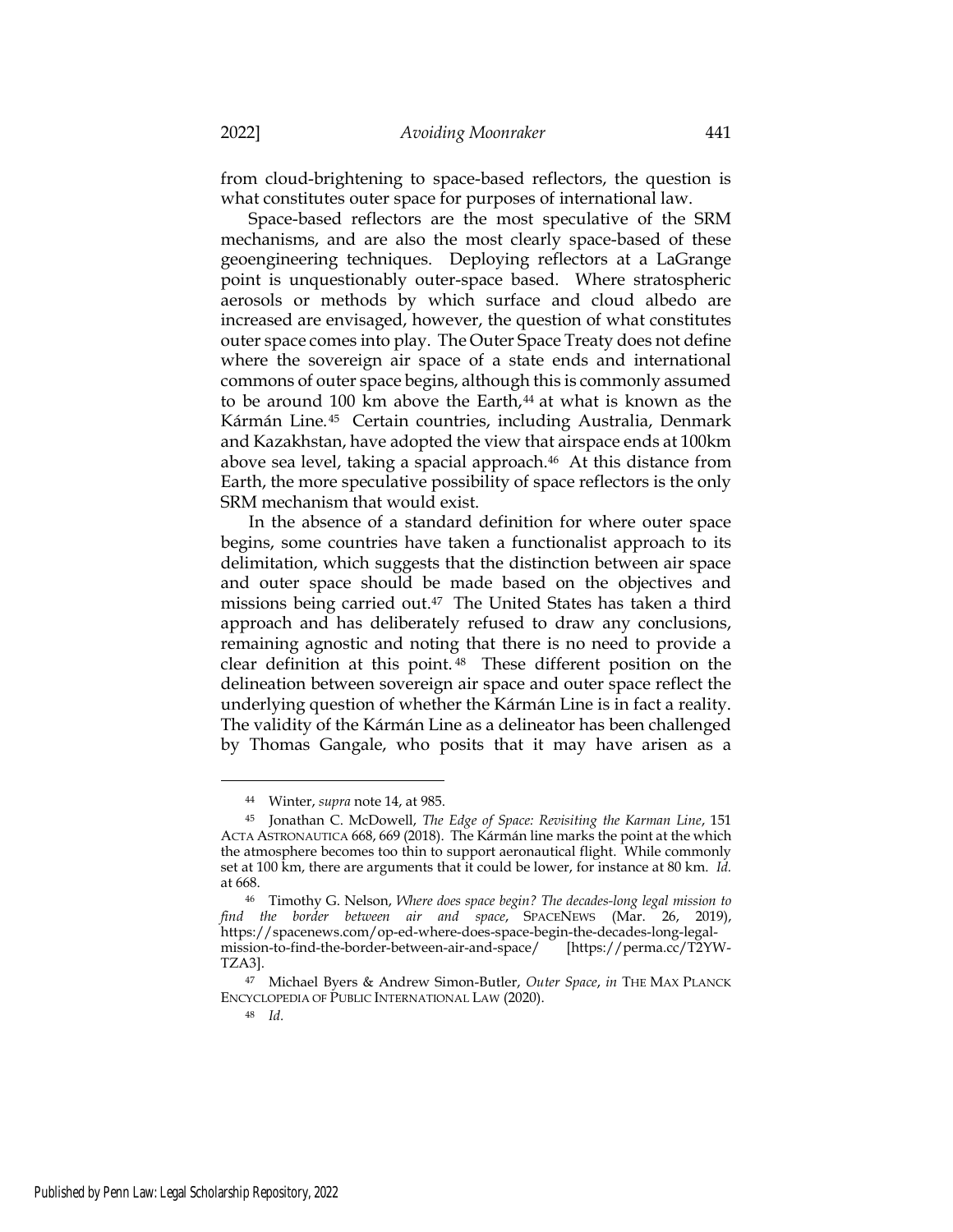misunderstanding between Andrew G. Haley, who coined the term, and von Kármán himself.<sup>49</sup>

Closer to Earth, one of the proposed methods to disperse stratospheric aerosols would involve the use of high-altitude platforms, at a distance of 20+km from the planet's surface.50 Highaltitude platforms consist of aircraft, whether airplanes, balloons or airships, usually unmanned, that operate at an elevation above 20km from the surface in the stratosphere with a view to conducting remote sensing operations or providing telecommunications networks.51 These could also be used for dispersing stratospheric aerosols, although as with other SRM technology, this is currently experimental in nature. Applying a functionalist approach to outer space, it could be argued that the nature of the activity conducted from such high-altitude platforms could constitute activities in nearspace, which has been posited as existing between sovereign air space and outer space. It also suggests that a need for a clearer definition on the delimitation of outer space may arise in the near future.

For purposes of the following legal analysis, stratospheric aerosol injections are viewed as falling under state sovereignty, while space-based reflectors are within the jurisdiction of laws pertaining to outer space.

# b. International Environmental Law

While all climate change measures fall broadly under the UN Framework Convention for Climate Change, the 1992 Convention does not explicitly provide for geoengineering.52 Enshrined in the UNFCCC is the precautionary principle, with Article 3.3 stating that "[w]here there are threats of serious or irreversible damage, lack of full scientific certainty should not be used as a reason for postponing

<sup>49</sup> See Thomas Gangale, The Non-Kármán Line: An Urban Legend of the Space Age, 41 J. SPACE L. 151, 171 (2017).

 $50$  See, e.g., Wake Smith & Gernot Wagner, Stratospheric Aerosol Injection Tactics and Costs in the First 15 Years of Deployment, 13 ENV'T RSCH. LETTERS, Nov. 23, 2018, at 1, 3 (noting that "[h]igh payload, high altitude aerostats have been hypothesized but not yet successfully tested, and in all events, are operationally fragile . . . .").

<sup>51</sup> See Flavio Araripe d'Oliveira, Francisco Cristovão Lourenço de Melo & Tessaleno Campos Devezas, High-Altitude Platforms—Present Situation and Technology Trends, 8 J. AEROSPACE TECH. MGMT. 249, 249 (2016).

<sup>52</sup> UNFCCC, supra note 8.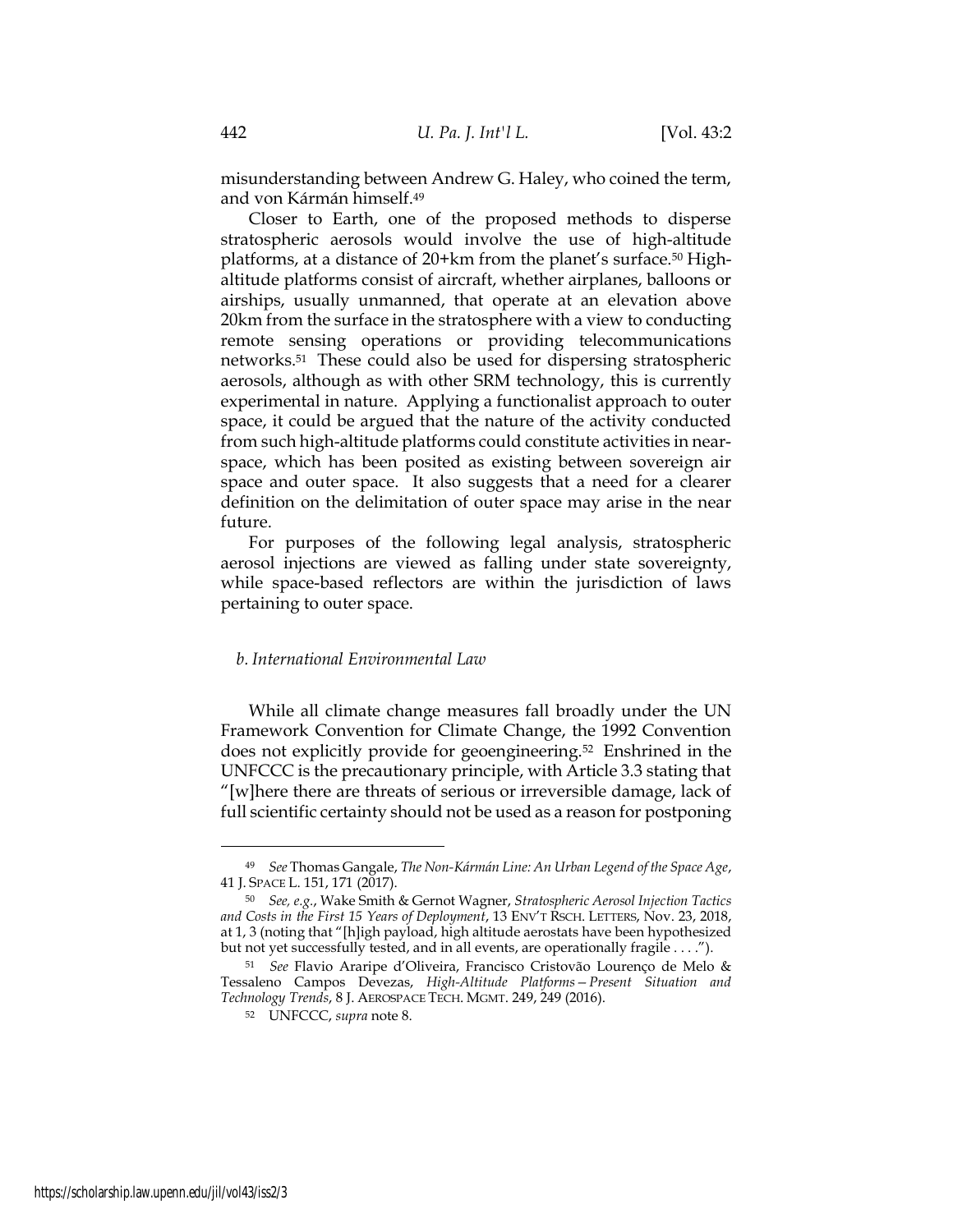such measures[.]" <sup>53</sup> Although this might suggest that geoengineering should be pursued as a way to prevent threats of serious or irreversible damage caused by climate change, the focus of the UNFCCC and its application of the precautionary principle has been on climate change mitigation.<sup>54</sup> The Paris Agreement, while explicitly addressing climate change adaptation, marking a shift from the mitigation-focused approaches of the UNFCCC and the Kyoto Protocol, also does not reference geoengineering. In the negotiation of the Paris Agreement, CDR was extensively discussed, and the Agreement has a number of provisions that would appear applicable to CDR.55 In contrast, SRM is not even implicitly referred to in the Agreement, a result of concern that any discussion of SRM might derail the negotiations.<sup>56</sup>

Geoengineering has only made scant appearances elsewhere in international law. At the tenth meeting of the Conference of the Parties to the Convention on Biological Diversity (CBD), geoengineering was explicitly referred to in Decision X/33, adopted as part of that meeting. Paragraph  $(w)$  of Decision  $X/33$  provides that:

[I]n the absence of science based, global, transparent and effective control and regulatory mechanisms for geoengineering, and in accordance with the precautionary approach and Article 14 of the Convention, that no climaterelated geo-engineering activities that may affect biodiversity take place, until there is an adequate scientific basis on which to justify such activities and appropriate consideration of the associated risks for the environment and

<sup>53</sup> UNFCCC, supra note 8, art. 3.3.

<sup>54</sup> See Winter, supra note 14, at 998.

<sup>55</sup> Joshua B. Horton, David W. Keith & Matthias Honegger, Implications of the Paris Agreement for Carbon Dioxide Removal and Solar Geoengineering, HARV. PROJECT ON CLIMATE AGREEMENTS: VIEWPOINTS, July 2016, at 1, 3. Article 4 of the Paris Agreement, for instance, refers explicitly to "removals by sinks of greenhouse gases" and provisions on market mechanisms could provide support for CDR technologies.

<sup>56</sup> Kevin Keane, Geo-Engineering the Climate: A Preliminary Examination of International Governance Challenges and Opportunities, 23 TRINITY COLL. L. REV. 56, 73 (2020).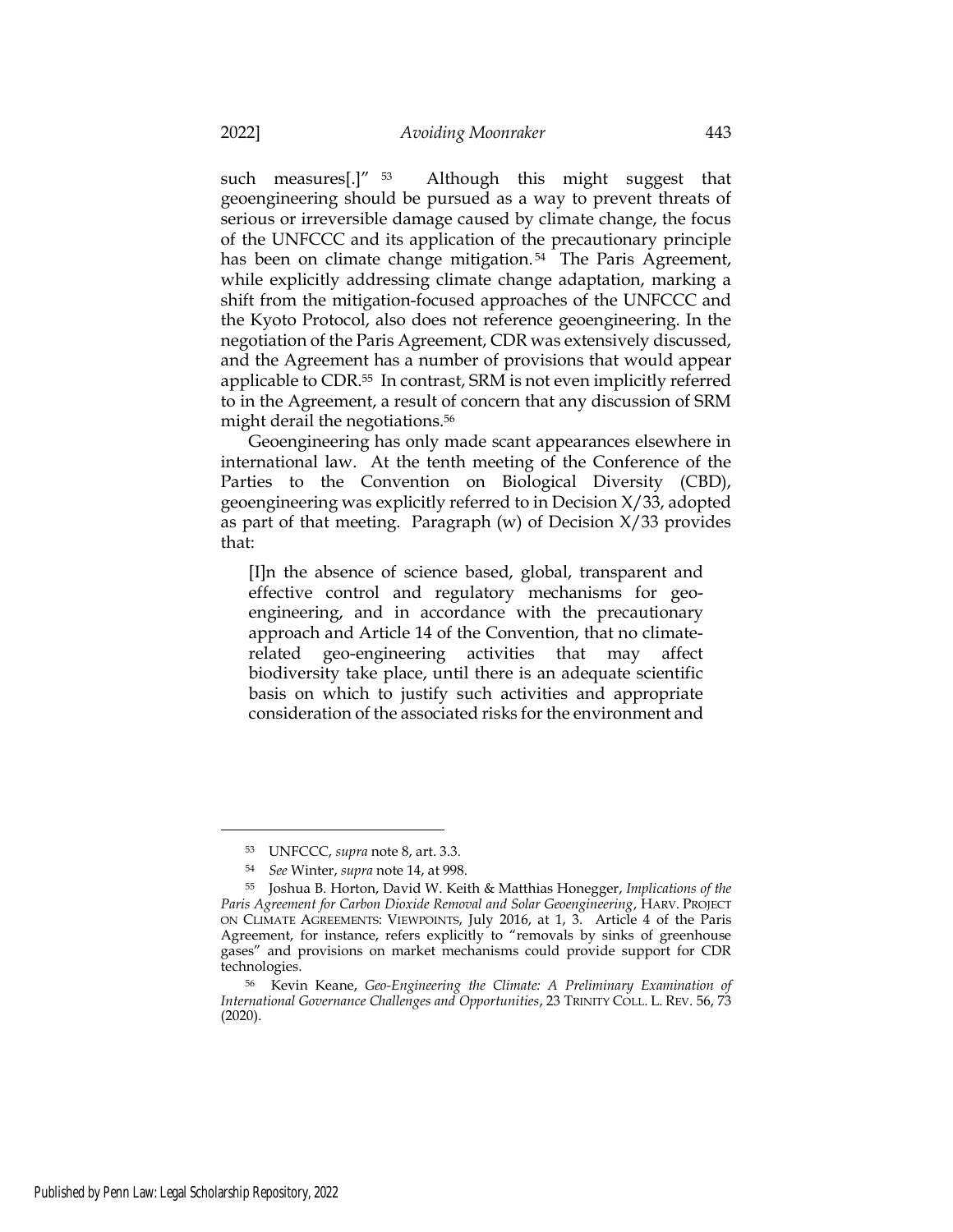biodiversity and associated social, economic and cultural impacts . . . . <sup>57</sup>

The Decision exempts small scale scientific research studies conducted in a controlled setting.<sup>58</sup> This cautious approach reflects the way the CBD has enshrined the precautionary principle.

The precautionary principle importantly does not apply to private individuals, and largely exists in the context of non-binding frameworks. <sup>59</sup> Furthermore, due to the uncertainty in how the principle has been interpreted across international law, in the context of geoengineering it can be viewed either justifying taking measures "to minimize the (unknown) risks to the environment and health," or alternatively to justify geoengineering as itself "a precautionary measure against the (known) risks of climate change." <sup>60</sup> The Organisation for Economic Co-operation and Development (OECD) has promulgated voluntary guidelines for multinational enterprises that recommend that enterprises account for the need to protect the environment and that they be governed by the precautionary principle and act proactively to minimize environmental damage resulting from their activities.<sup>61</sup> This focus on environmental damage could be applicable in the context of geoengineering, suggesting that multinational enterprises deploy geoengineering measures with caution.<sup>62</sup>

Other environmental law instruments that could be relevant to geoengineering include the Convention on Long-Range Transboundary Air Pollution, the Vienna Convention for the Protection of the Ozone Layer of 1985 and its Montreal Protocol of 1987, and the 1991 Convention on Environmental Impact

<sup>57</sup> United Nations Environment Programme, Decision Adopted by the Conference of the Parties to the Convention on Biological Diversity at its Tenth Meeting, X/33, Biodiversity and Climate Change,  $UNEP/CBP/COP/DEC/X/33$ ,  $\parallel$  (w) (Oct. 29, 2010) [hereinafter Decision X/33].

<sup>58</sup> Id.

<sup>59</sup> Elizabeth Tedsen & Gesa Homann, Implementing the Precautionary Principle for Climate Engineering, 7 CCLR 90, 93-94 (2013).

<sup>60</sup> Id. at 91.

<sup>61</sup> OECD, Chapter VI: Environment, OECD GUIDELINES FOR MULTINATIONAL ENTERPRISES, 2011 EDITION 42, 45-46, ¶¶ 68-69. The Guidelines are "intended only to recommend how the precautionary approach should be implemented at the level of enterprises." Id. at  $46$ ,  $\P$  70.

<sup>62</sup> See Daniela Lai, Deployment of Geoengineering by the Private and Public Sector: Can the Risks of Geoengineering Ever Be Effectively Regulated?, 37 LOY. L.A. INT'L & COMPAR. L. REV. 341, 363-64 (2016).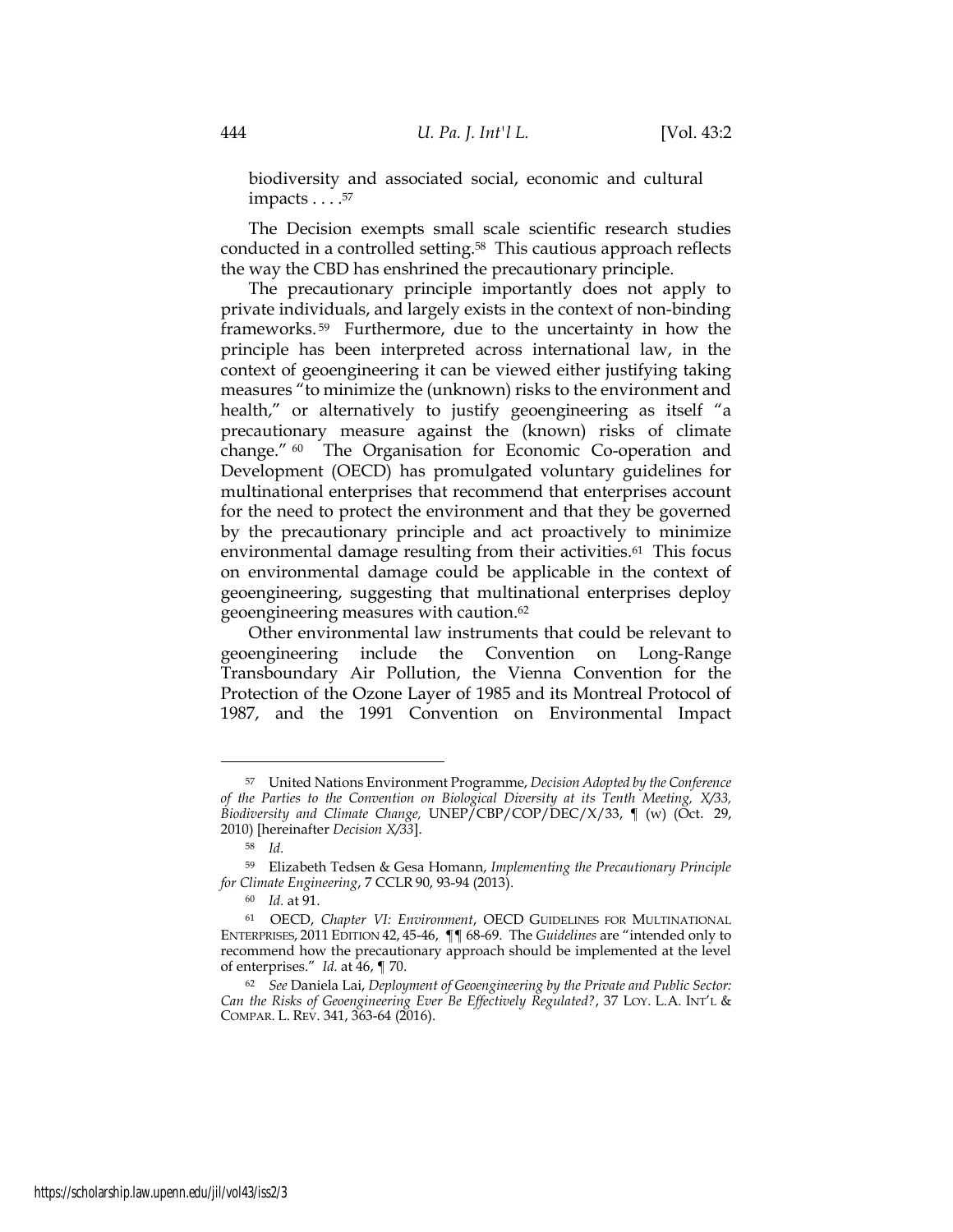Assessment in a Transboundary Context.63 Discussion of these are outside the scope of this article. There are also a host of non-binding multilateral environmental agreements that offer guidance.

Key principles of international environmental law that underpin the legal regime include the polluter pays principle and the principle of transboundary harm. These principles, which found their first articulation in the Trail Smelter case, have been at the heart of international environmental law for decades.64 Under polluter pays, the producer of the pollution has the responsibility of bearing the cost of managing the pollution to reduce harm to the environment and to people who are victims of the pollution.65 The applicability of this principle to SRM mechanisms is clear: if a state or a private actor were to unleash an SRM mechanism that caused harm to private individuals within that state, there should be a liability mechanism to address compensation for those individuals. Similarly, Principle 13 of the Rio Declaration on Environment and Development notes that states should cooperate in further developing international law on liability and compensation. The importance of polluter pays lies in its applicability to private as well as state actors, unlike many other international law mechanisms and principles.

The principle of transboundary harm finds expression in the International Law Commission's Draft articles on Prevention of Transboundary Harm from Hazardous Activities. <sup>66</sup> Article 1 defines the scope of the articles as applying "to activities not

<sup>63</sup> See Gerrard, supra note 26, at 12-15.

<sup>64</sup> See Trail Smelter Arbitration (U.S. v. Can.), 3 R.I.A.A Vol. III 1905, (Apr. 16, 1938 and Mar. 11, 1941) [hereinafter Trail Smelter Arbitration]; Rebecca M. Bratspies & Russell A. Miller, Introduction, in TRANSBOUNDARY HARM IN INTERNATIONAL LAW: LESSONS FROM THE TRAIL SMELTER ARBITRATION 1 (Rebecca M. Bratspies & Russell A. Miller eds., 2006).

<sup>65</sup> The polluter pays principle is enshrined in Principle 13 of the Rio Declaration on Environment and Development (1992):

States shall develop national law regarding liability and compensation for the victims of pollution and other environmental damage. States shall also cooperate in an expeditious and more determined manner to develop further international law regarding liability and compensation for adverse effects of environmental damage caused by activities within their jurisdiction or control to areas beyond their jurisdiction.

U.N. Conference on Environment and Development, Rio Declaration on Environment and Development, UN Doc. A/CONF.151/26 (Vol. I), annex 1 (Aug. 12, 1992).

<sup>66</sup> Int'l Law Comm'n, Rep. on the Draft Articles on Prevention of Transboundary Harm from Hazardous Activities with Commentaries, U.N. Doc.  $A/56/10(2001)$ .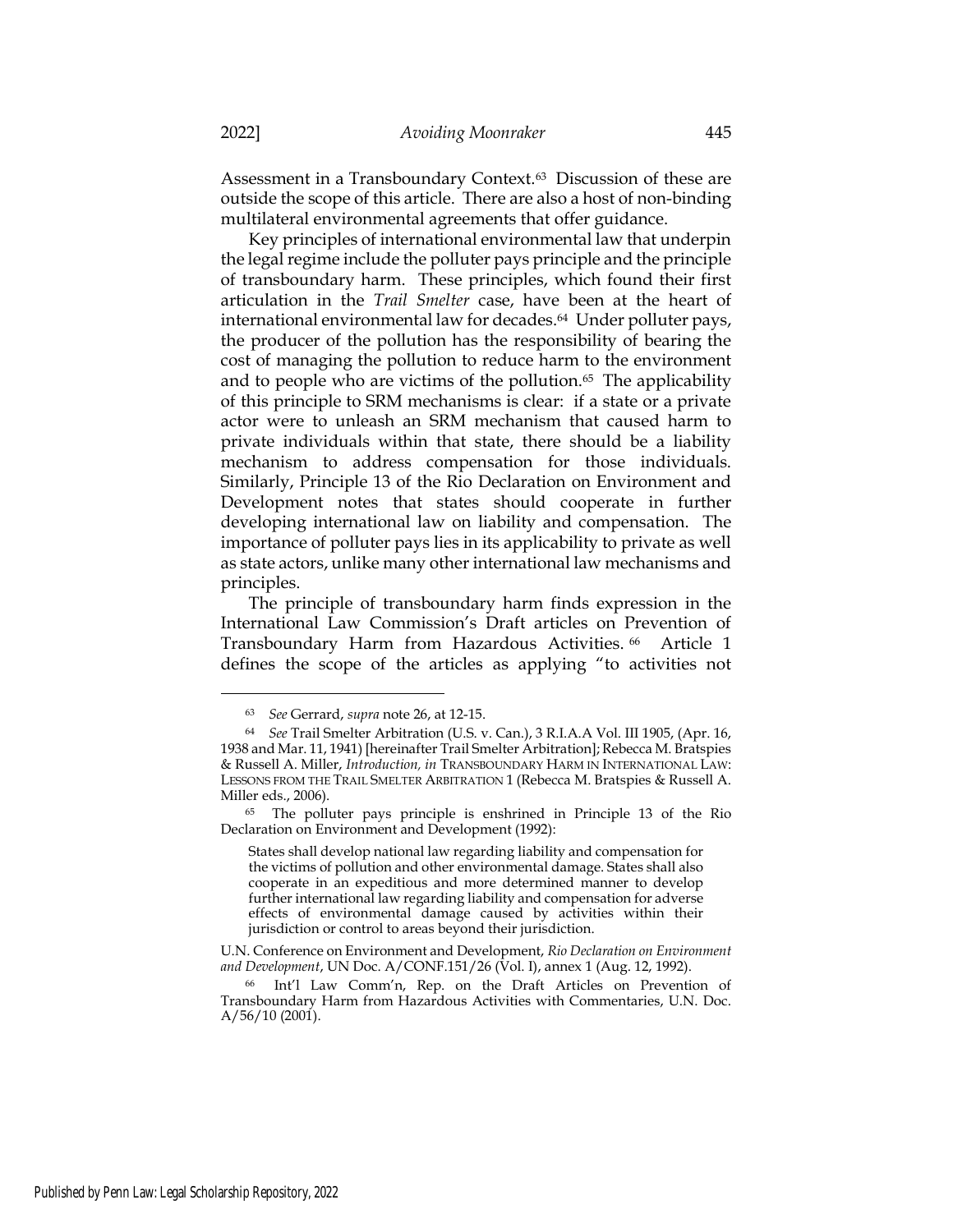prohibited by international law and which involve a risk of causing significant transboundary harm through their physical consequences."67 The "significant" standard originates in the ruling of the Tribunal in the Trail Smelter arbitration, which found that liability will ensue where "the case is of serious consequence and the injury is established by clear and convincing evidence."<sup>68</sup>

With geoengineering, since much of it is very difficult to test prior to deployment, there is a not insignificant risk of damage occurring because of the geoengineering itself. International environmental law offers a proactive ex ante avenue for mitigating those risks, through mandating the use of an environmental impact assessment (EIA) prior to the technology's deployment. In Pulp Mills on the River Uruguay, the International Court of Justice found that if there is a risk of the activity having a "significant adverse impact in a transboundary context," an EIA must be undertaken.<sup>69</sup> Where the potential danger is greater, the stringency of the EIA required should arguably increase proportionally.70 It is clear, based on the risks of geoengineering, that many of the methods proposed, including stratospheric aerosol injections and space-based reflectors, would require EIAs because of their transboundary impacts.<sup>71</sup>

# c. International Humanitarian Law

International law prohibits the use of force except in exceptional circumstances. Article 2(4) of the UN Charter prevents Members from "threat or use of force against the territorial integrity or

<sup>67</sup> Id. ¶ 149.

<sup>68</sup> Trail Smelter Arbitration, supra note 65, at 1965.

<sup>69</sup> Pulp Mills on the River Uruguay (Arg. v. Uru.), Judgment, 2010 I.C.J. 14, ¶ 204 (Apr. 2010). From the judgment:

In this sense, the obligation to protect and preserve, under Article 41 (a) of the Statute, has to be interpreted in accordance with a practice, which in recent years has gained so much acceptance among States that it may now be considered a requirement under general international law to undertake an environmental impact assessment where there is a risk that the proposed industrial activity may have a significant adverse impact in a transboundary context, in particular, on a shared resource.

<sup>70</sup> Alexander Proelss, Geoengineering and International Law, 30 SEC. & PEACE 205, 206 (2012).

<sup>71</sup> Karen N. Scott, International Law in the Anthropocene: Responding to the Geoengineering Challenge, 34 MICH. J. INT'L L. 309, 345 (2013).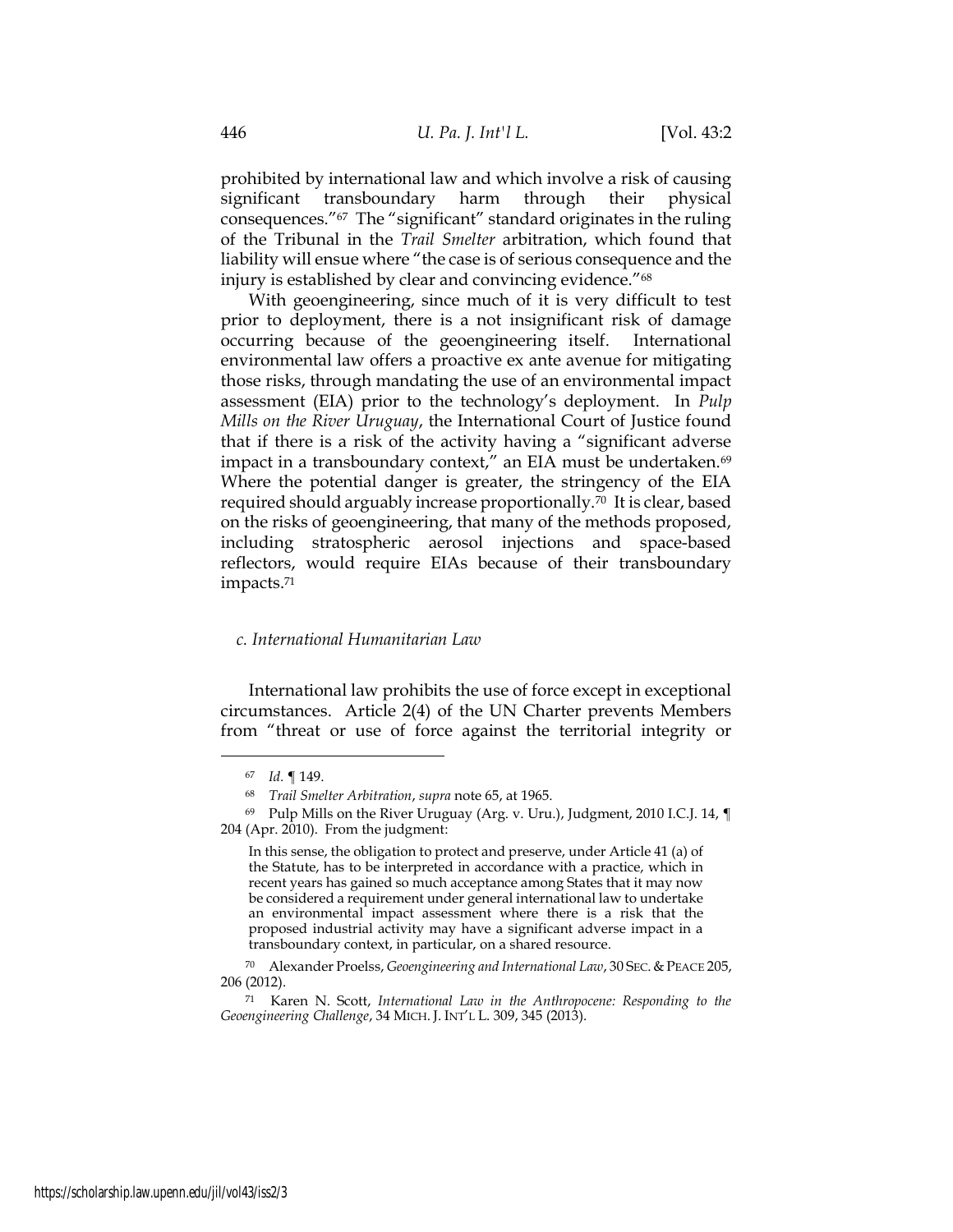political independence of any state."72 While on its surface, it might seem a tenuous claim to link geoengineering with the threat or use of force, climate change may eventually result in a situation so grave that it causes a security crisis for a state, thus requiring that it act. In this area, the law of armed conflict provides some context, although a critical difference is that war "is waged with intent to harm"73 and geoengineering lacks that intent. However, as Elizabeth Chalecki and Lisa Ferrari have argued, "when speaking of that scale of involuntary environmental change—that is a distinction without a difference."74 Drawing on just war theory, they propose criteria for the deployment of geoengineering, including that the "estimated damage must meet some threshold in lives or dollars," the threat to security "must be publicly attributable to climate change" and the cost of climate change mitigation or adaptation must be too grew to afford to take too long to be effective."<sup>75</sup>

One instrument that has been mentioned in the context of geoengineering is the Convention on the Prohibition of Military or Any Other Hostile Use of Environmental Modification Techniques (ENMOD). <sup>76</sup> ENMOD requires that parties to the treaty "undertake[] not to engage in military or any other hostile use of environmental modification techniques having widespread, longlasting or severe effects as the means of destruction, damage or injury to any other State Party."77 Article II defines "environmental modification techniques" as referring to "any technique for changing–through the deliberate manipulation of natural processes –the dynamics, composition or structure of the Earth, including its biota, lithosphere, hydrosphere and atmosphere, or of outer space."<sup>78</sup>

With seventy-eight parties to the convention, including the United States and Russia, ENMOD might seem clearly applicable and of significant use with respect to geoengineering. However, since this pertains to "hostile use," this would seem to preclude its

<sup>72</sup> U.N. Charter art. 2, ¶ 4.

<sup>73</sup> Elizabeth L. Chalecki & Lisa L. Ferrari, A New Security Framework for Geoengineering, 12 Strategic Stud. Q. 82, 87 (2018).

<sup>74</sup> Id.

<sup>75</sup> Id. at 95.

<sup>76</sup> Convention on the Prohibition of Military or Any Other Hostile Use of Environmental Modification Techniques, opened for signature May 18, 1977, 31 U.S.T. 333, 1108 U.N.T.S. 151 [hereinafter ENMOD].

<sup>77</sup> Id. art. I.

<sup>78</sup> Id. art. II.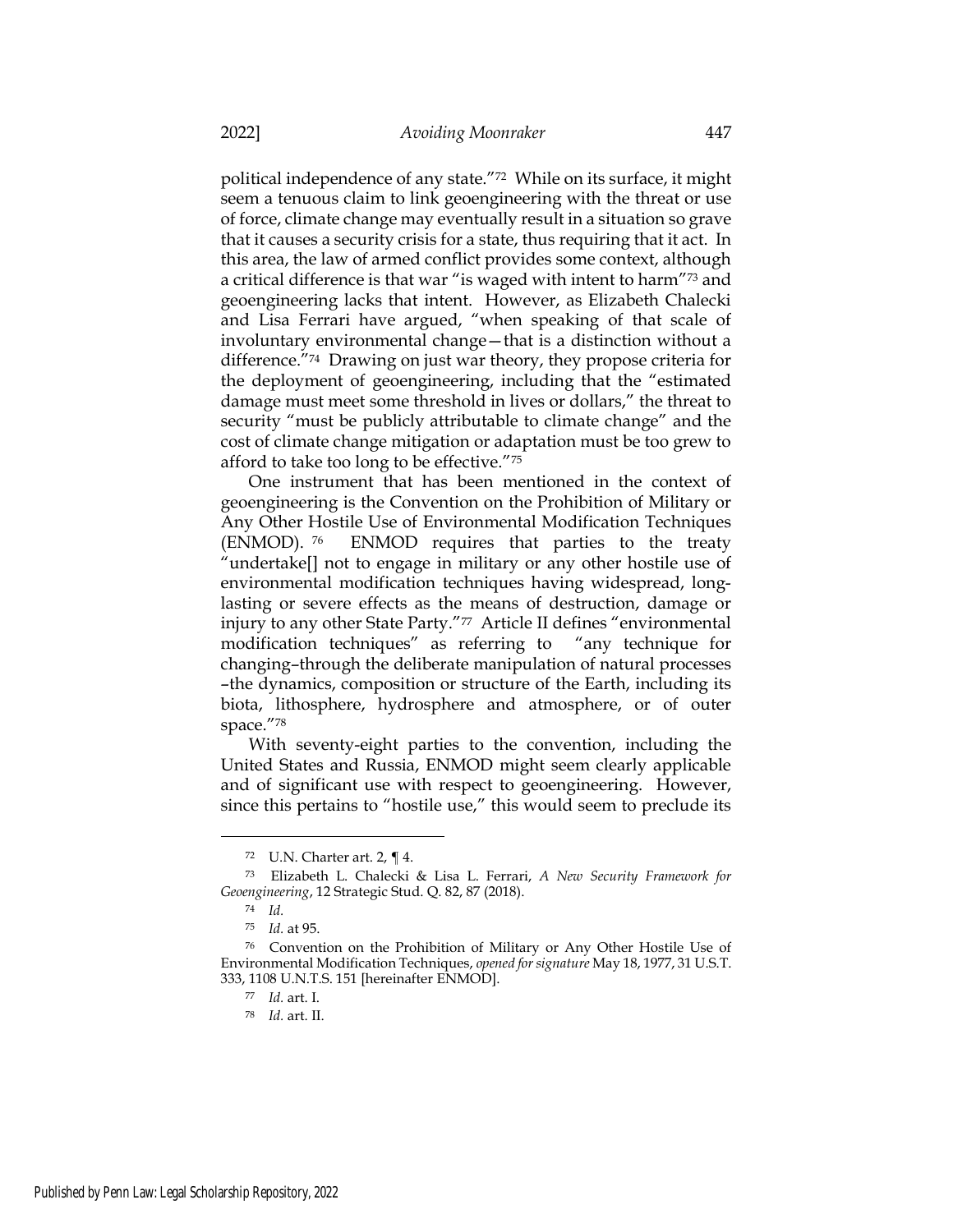applicability to geoengineering, which notwithstanding any potential harmful effect, is not something with a hostile intent. Article III of ENMOD explicitly states that "[t]he provisions of this Convention shall not hinder the use of environmental modification techniques for peaceful purposes and shall be without prejudice to the generally recognized principles and applicable rules of international law concerning such use."79 Parties that might use geoengineering would be doing so to try to avert catastrophe relating to the effects of climate change, not to accelerate those effects. Even if geoengineering is used to address national security issues that "have become so severe that policy makers have begun to see geoengineering as a possible means of 'defense,'" this now gives rise to ethical questions relating to "whether or not such attempts could be both ethically acceptable and a net security gain."<sup>80</sup>

#### d. Space Law

Space-based reflectors implicate the outer space legal regime. Here, the connection between potential harm caused by state actors and liability ensuing from such actions becomes much clearer. The Outer Space Treaty is clear in establishing that the exploration and use of outer space "shall be carried out for the benefit and the interests of all countries, irrespective of their degree of economic or scientific development, and shall be the province of all mankind."<sup>81</sup> From a geoengineering perspective, viewed in isolation, this suggests that states that deploy SRM mechanisms in outer space to reduce the effects of climate change across the planet would be permitted to do so. However, other provisions of the Outer Space Treaty make it clear that even well-intended actions in outer space that have negative consequences on Earth will carry with them responsibility and liability for the state deploying them.

<sup>79</sup> Id. art. III; see also Karen N. Scott, Engineering the 'Mis-Anthropocene': International Law, Ethics and Geoengineering, 29 OCEAN Y.B. 61, 74 (2015) (describing ENMOD's "value as a broader framework for geongineering" as "limited" given Article III's protection of environmental modification for peaceful purposes).

<sup>80</sup> Chalecki & Ferrari, supra note 73, at 92.

<sup>81</sup> Treaty on Principles Governing the Activities of States in the Exploration and Use of Outer Space, including the Moon and Other Celestial Bodies art. I, Jan. 27, 1967, 18 U.S.T. 2410, 610 U.N.T.S. 205 [hereinafter Outer Space Treaty].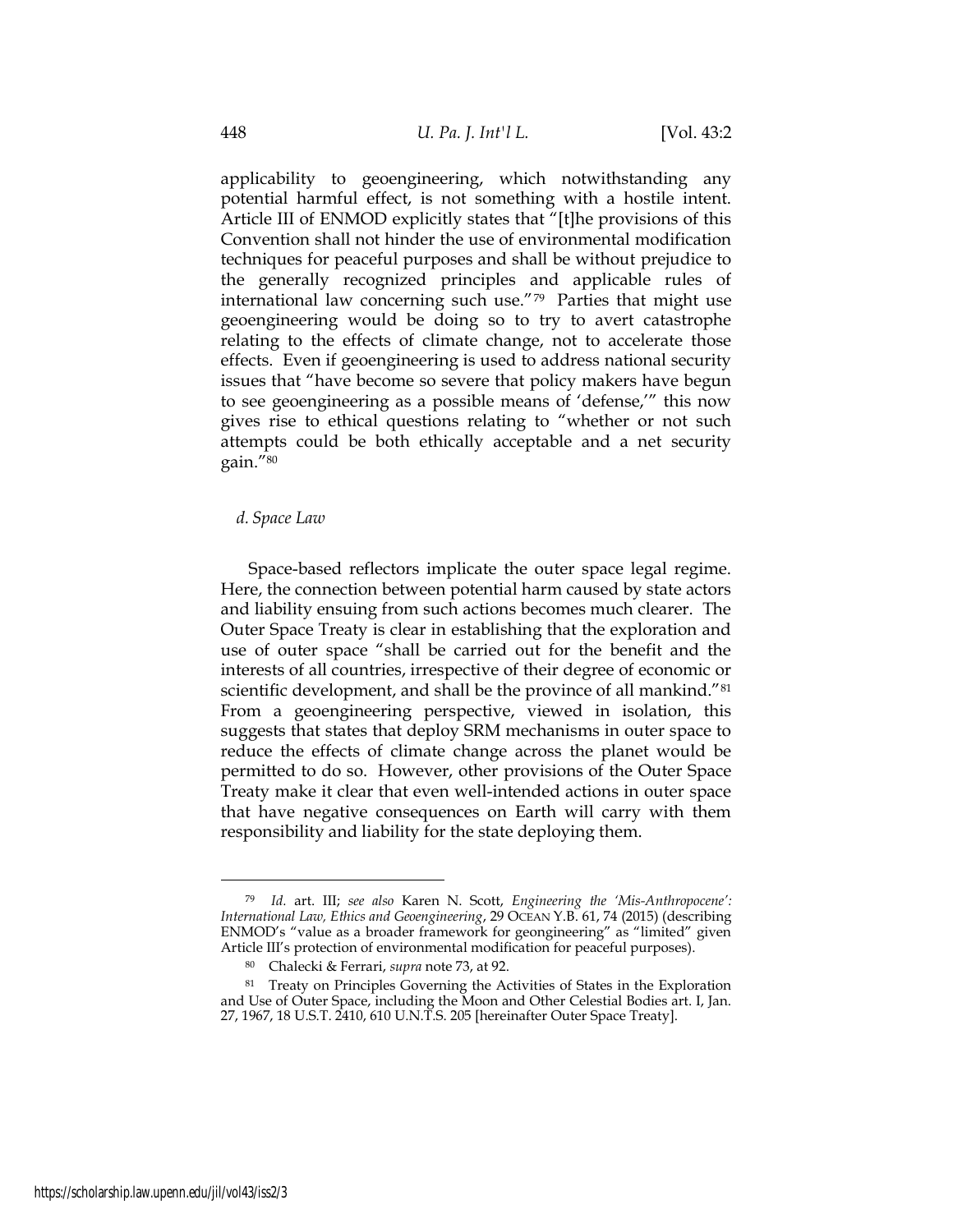Article VI ascribes international responsibility for national activities in outer space to state parties.82 Article IX states that all activities in outer space must be "guided by the principle of cooperation and mutual assistance" and must be conducted "with due regard to the corresponding interest of all other States Parties to the Treaty." Article IX further requires that activities be conducted in ways that avoid "adverse changes in the environment of the Earth resulting from the introduction of extraterrestrial matter."<sup>83</sup> While SRM mechanisms as currently contemplated envisage the opposite –introducing Earth matter to outer space–states must be cautious in how they deploy SRM mechanisms, particularly if we reach the technological stage where assembly of SRM mechanisms in outer space using materials found in outer space becomes feasible. Most crucially, Article VII of the Outer Space Treaty sets out the basis for state liability, holding each state party to the treaty "that launches or procures the launching of an object into outer space … is internationally liable for damage to another State Party to the Treaty or to its natural or juridical persons by such object or its component parts on the Earth, in air or in outer space."<sup>84</sup>

From Article VII of the Outer Space Treaty comes the Liability Convention, which makes launching states "absolutely liable to pay compensation for damage caused by its space object on the surface of the Earth or to aircraft flight."85 The Liability Convention appears to focus on physical damage caused by space objects, and it is unclear if the Convention would apply to effects caused indirectly by space objects. Using the example of space reflectors, it would not be the space reflector itself that would cause damage to the Earth, but rather the effect of the space reflector in partially blocking the sun and resulting in whatever catastrophic environmental effects that might have.

Read together, the Outer Space Treaty and the Liability Convention suggest that any party that launches even a wellintentioned SRM mechanism in outer space that results in negative consequences to anyone on Earth, could be held liable for the damage. Even if a narrower reading of the Liability Convention is taken, the strict liability standard in that agreement indicates that

<sup>82</sup> Id. art. VI.

<sup>83</sup> Id. art. IX.

<sup>84</sup> Id. art. VII.

<sup>85</sup> Convention on International Liability for Damage Caused by Space Objects art. II, Mar. 29, 1972, 24 U.S.T. 2389, 961 U.N.T.S. 187 [hereinafter Liability Convention].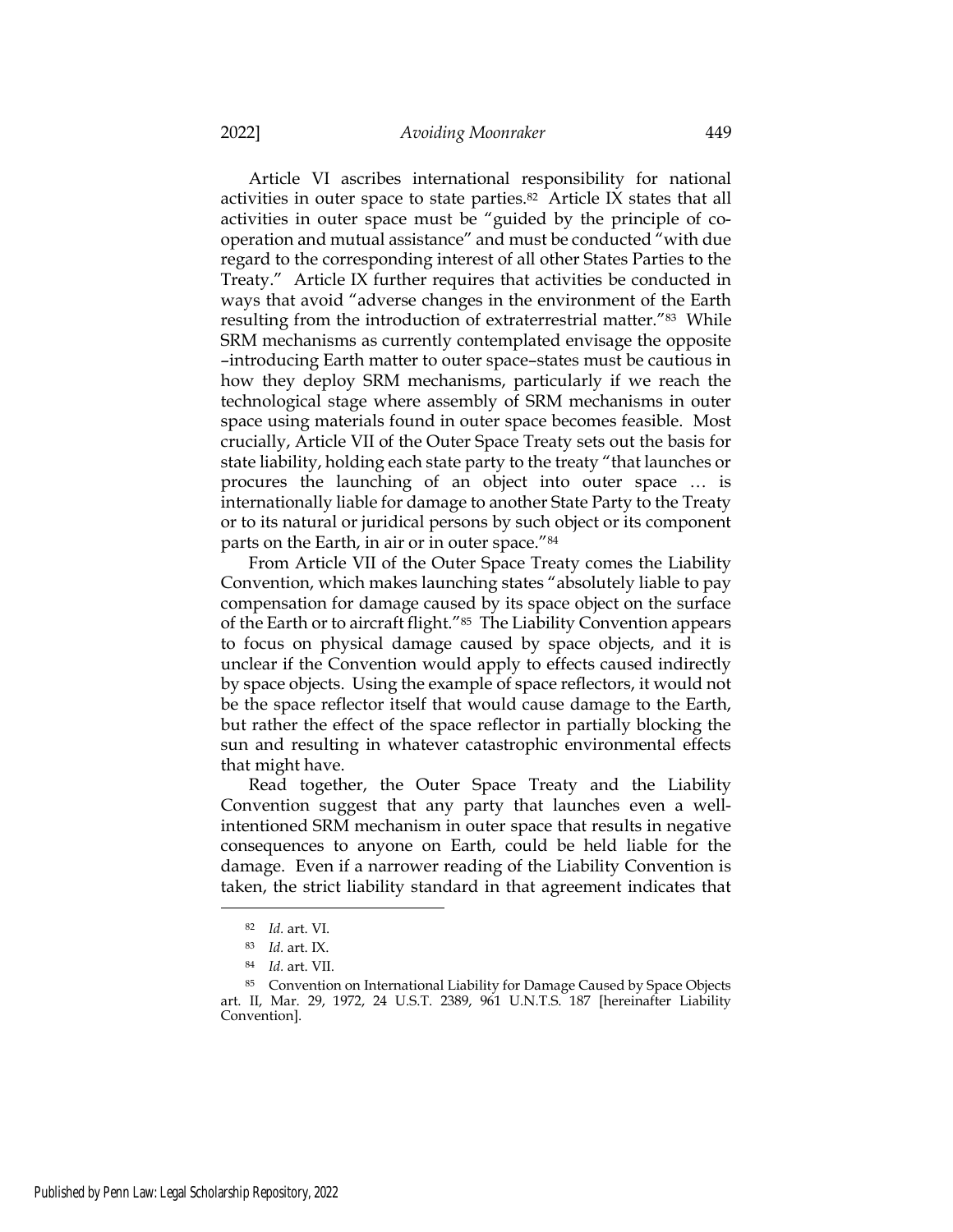concern regarding the possibility of space objects causing harm to humanity is very real. The drafters could not have contemplated the possibility of geoengineering at the time the Convention was agreed, and it is possible that their intention would have extended to include indirect damage where the "but for" cause was the deployment of the space object in question, despite the space object not being the primary physical actor in causing the damage.

The liability regime found in the Liability Convention is unique in international law as the only example based entirely on state liability.86 While the Liability Convention itself may have limited applicability to geoengineering, since space-based reflectors remain a cost-prohibitive and largely speculative mechanism, it can serve as a model for an international liability regime that would be applicable to geoengineering more broadly. <sup>87</sup> Unlike state responsibility, which only applies where states violate their international obligations, state liability means that a state may be found liable for damages even where it has exercised due diligence and where the actions it has taken are lawful.<sup>88</sup>

#### e. Public International Law

All the previously discussed legal areas form lex specialis, and as such have significant overlap with core principles of customary international law. Article III of the Outer Space Treaty, for instance, expressly refers to carrying on activities in the exploration and use of outer space "in accordance with international law."89 Some of these international principles are at odds with each other, however, including the state's right to exploit sovereign natural resources and the obligation on states to avoid transboundary harm.<sup>90</sup>

The principle of necessity may also offer states an avenue to conduct geoengineering activities. Necessity is defined in Article 25 of the Articles on Responsibility of States for Internationally

Joshua B. Horton, Andrew Parker & David Keith, Liability for Solar Geoengineering: Historical Precedents, Contemporary Innovations, and Governance Possibilities, 22 N.Y.U. ENV'T. L.J. 225, 233-34 (2015).

<sup>87</sup> Tracy Hester, Liability and Compensation, in CLIMATE ENGINEERING AND THE LAW: REGULATION AND LIABILITY FOR SOLAR RADIATION MANAGEMENT AND CARBON DIOXIDE REMOVAL 224, 249 (Michael B. Gerrard & Tracy Hester eds., 2018).

<sup>88</sup> Horton, Parker & Keith, supra note 86, at 233-34.

<sup>89</sup> Outer Space Treaty, supra note 81, art. III.

<sup>90</sup> Gerrard, supra note 26, at 16.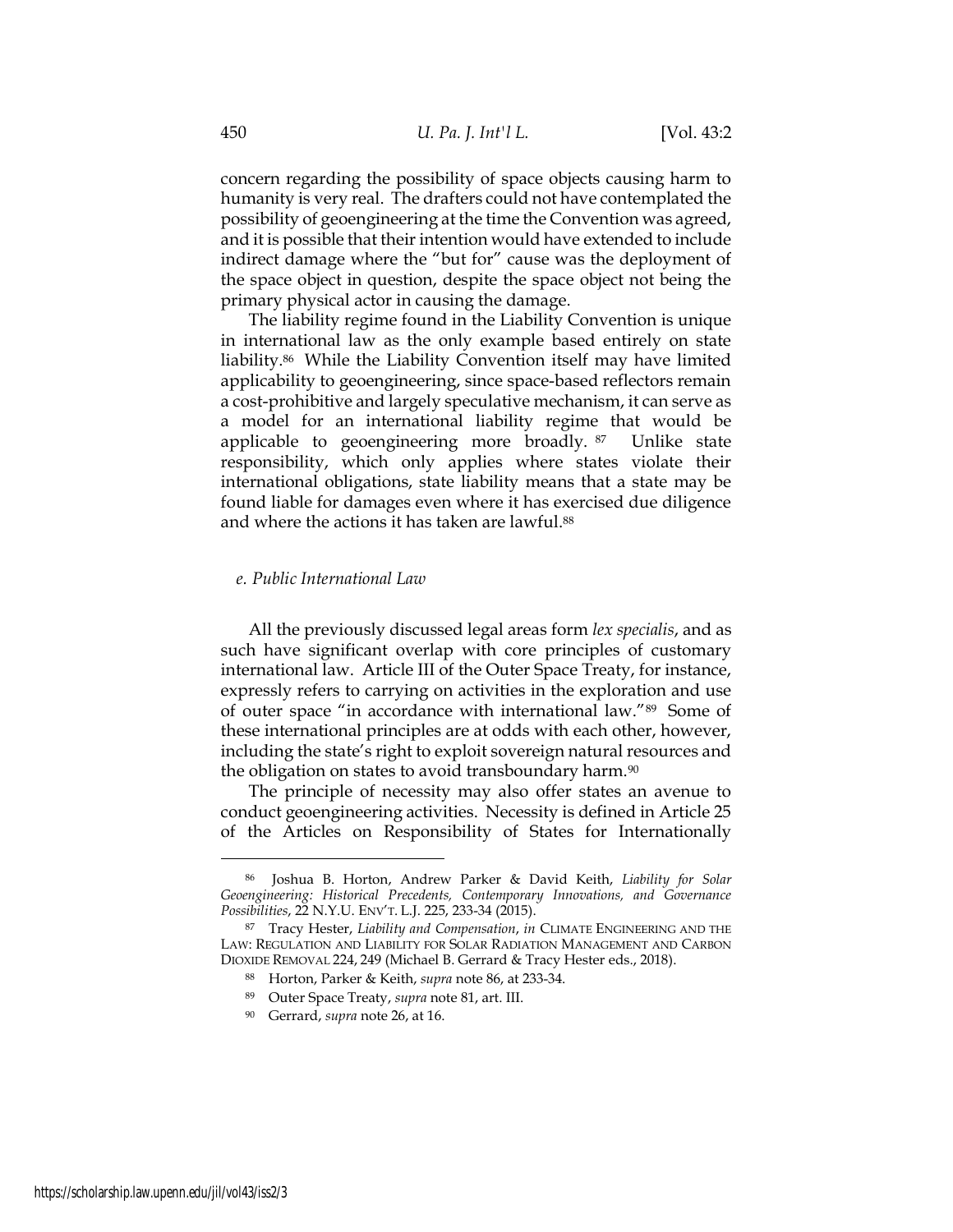Wrongful Acts.<sup>91</sup> States cannot invoke necessity as a justification for taking an internationally wrongful act unless the act is the only way for the State to safeguard an essential interest against a grave and imminent peril; and does not seriously impair an essential interest of the State or States towards which the obligation exists, or of the international community as a whole.<sup>92</sup> States are further limited insofar as they cannot invoke necessity if the state contributed to the situation of necessity.<sup>93</sup>

In the context of climate change, if a state were to unilaterally engage in geoengineering in a way that constituted an internationally wrongful act, it could argue that the act was necessary to safeguard its survival in light of the peril of climate change. Depending on the effects of the geoengineering, however, the act could seriously impair an essential interest of the other state. Furthermore, envisioning a situation where the unilateral actor is a state that is a major GHG emitter, that state would arguably be precluded from invoking necessity since it contributed to the situation of necessity through its emissions. The likelihood that a unilateral geoengineering actor would also be a major GHG emitter is high.

Running as a current through all of these different areas of law is the question of liability. From the polluter pays principle and the idea of transboundary environmental harm to the Liability Convention in the space law regime, a liability regime provides the most immediate form of legal resolution, by offering a compensatory means to rectify the damage caused. What standard applies, however, varies across legal agreements. Liability will be further discussed below.

# IV. ISSUES WITH SRM

SRM remains problematic from both a legal and a moral perspective. As a starting point, in relation to many of the SRM

<sup>91</sup> Int'l Law Comm'n, Rep. on the Draft Articles on the Responsibility of States for Internationally Wrongful Acts with Commentaries, 56 U.N. GAOR Supp. No. 10, art. 24, U.N. Doc. A/56/10 (2001) [hereinafter Articles on Responsibility of States for Internationally Wrongful Acts].

<sup>92</sup> Id. art. 25(1).

<sup>93</sup> Id. art. 25(2).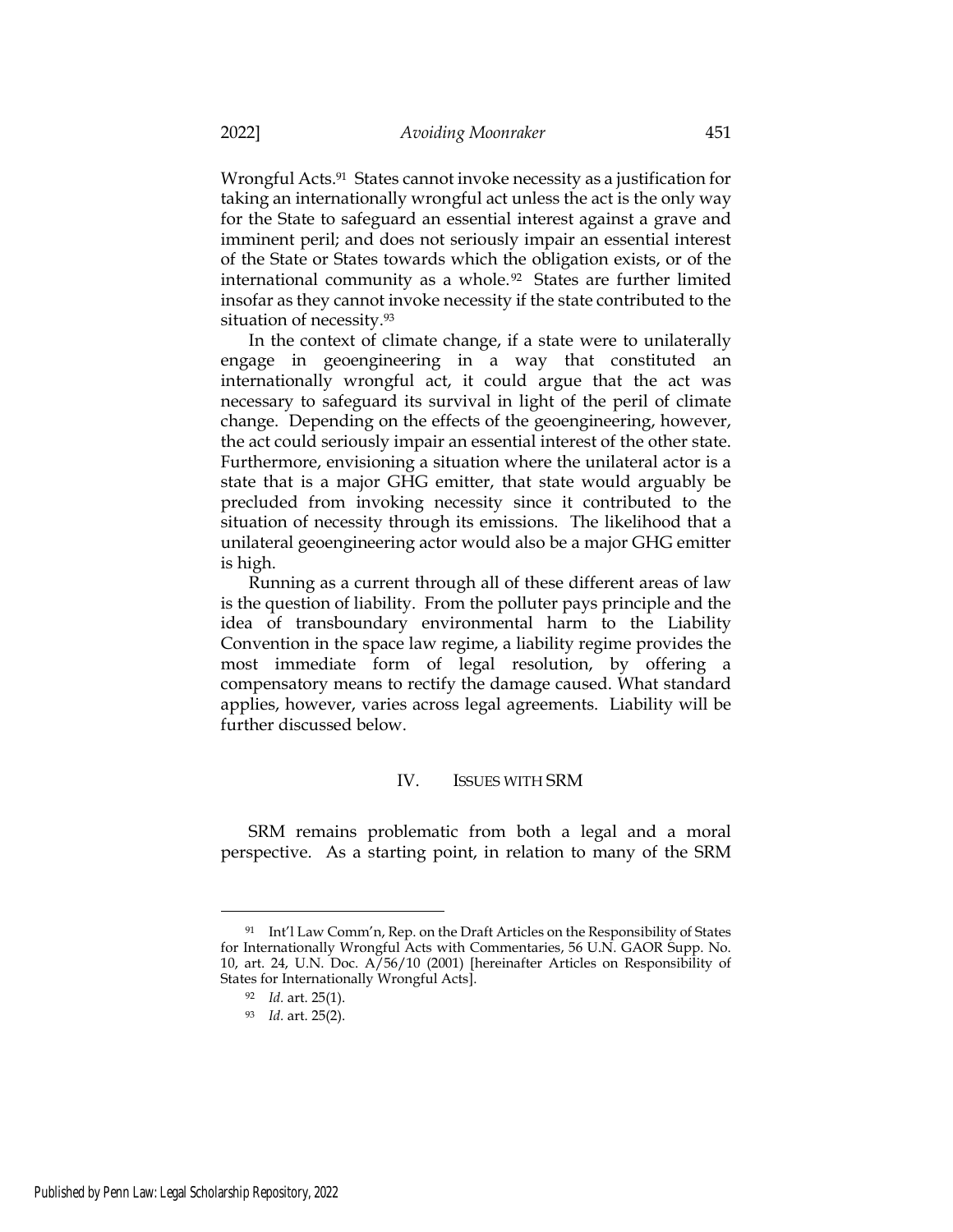mechanisms proposed, research itself is dangerous. As Gerd Winter has argued:

It is not just the large-scale deployment of climate engineering technologies that bears risks. Research into climate engineering methods also poses a threat. It is predicted that in situ experiments themselves could constitute a major intervention of significant duration, because a large-scale field trial would be necessary to determine whether the experiment has produced intended cooling separate from the usual temperature fluctuations.<sup>94</sup>

At the same time, not conducting research gives rise to the potential for deployment of largely untested SRM mechanisms should the climate crisis worsen to such a point that no alternative appears possible.

As mentioned at the outset of the article, there are four primary categories of risk: the risk of geoengineering, the risk of unilateral state action, the risk of unilateral private action, and the risk of doing nothing. Through the brief examination and evaluation of each of these risks that follows, this section lays the groundwork for the broader reflections on potential solutions and limitations that a legal regulatory regime might have.

# a. Risk of Geoengineering

Perhaps the most frequently cited risk of geoengineering is the moral hazard risk. The concern that geoengineering research and deployment might undermine climate mitigation efforts, including the imperative requirement to reduce GHG emissions, permeates much of the academic and policy literature.<sup>95</sup> The moral hazard problem is real, with studies showing that individuals and societies engage in more risky behavior when there is a transfer of risk.<sup>96</sup> The

<sup>94</sup> Winter, supra note 14, at 983.

<sup>95</sup> See, e.g., Gerrard, supra note 26, at 11; CARROLL MUFFETT & STEVEN FEIT, CTR. FOR INT'L ENV'T L., FUEL TO THE FIRE: HOW GEOENGINEERING THREATENS TO ENTRENCH FOSSIL FUELS AND ACCELERATE THE CLIMATE CRISIS 46 (2019) ("Most proponents of geoengineering research acknowledge the political and moral hazard risks of geoengineering and even acknowledge how these ideas can be used by those opposed to emissions reduction."); Lin, supra note 28, at 2544.

<sup>96</sup> Albert C. Lin, Does Geoengineering Present a Moral Hazard?, 40 ECOLOGY L.Q. 673, 688 (2013).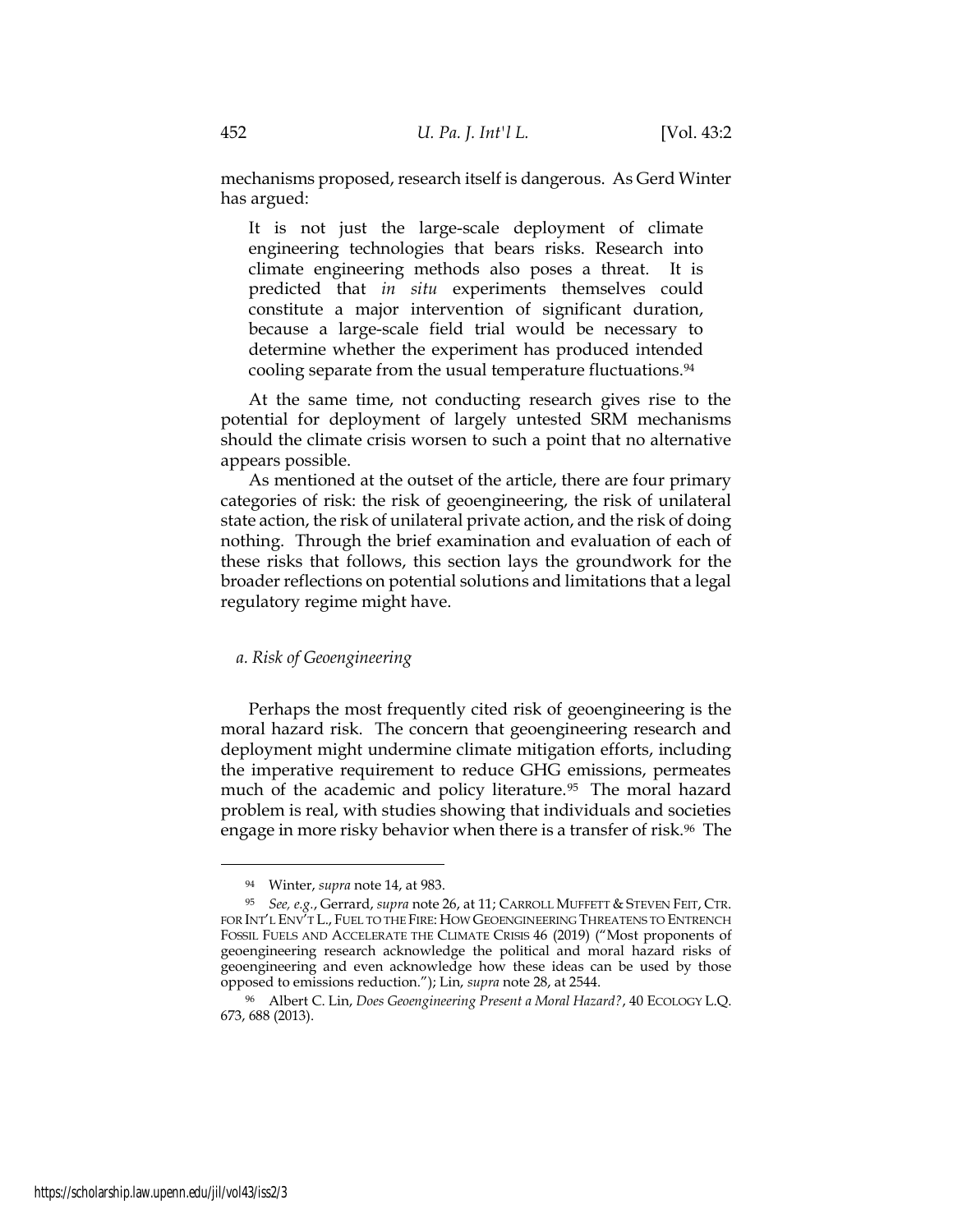moral hazard with geoengineering is that it "[m]ight be perceived as an insurance policy against climate change, undermining support for existing climate policies."97 The challenge with geoengineering is, therefore, the inverse of that of climate mitigation. Mitigation requires all actors to do more, while geoengineering will require limiting those with the capability to act "from doing too much, too soon."<sup>98</sup>

On a more implementation-focused level, geoengineering, as discussed above, could result in a termination problem whereby if CO2 emissions are not decreased while the SRM mechanism is in place, once it ends, there will be a rapid increase in temperature, particularly if the SRM has been in place for a long time. The effects of such rapid termination could arguably be more severe than those of gradual climate change, with reduced adaptation opportunities, including less of a chance for population migration.<sup>99</sup> It is therefore not enough for a legal regime to address issues pertaining to geoengineering research and initial deployment—the legal regime must also be able to address how to terminate the SRM.

The "lock-in" effect poses another risk, with the potential for certain technologies to become locked in and thus dominate the area of SRMs, even where newer, more efficient technologies are being developed. Lock-in has occurred with fossil fuels, whose dominance has locked-in the technologies dependent on fossil fuels, through extensive and long-lived infrastructure and the interrelated components.100 It has also occurred with first generation climate change-related technologies, including corn ethanol as a bioefuel.<sup>101</sup> Lock-in may result from early advantages or from chance circumstances, including economic factors such as economies of scale, and political and social factors such as support and investment in perpetuating certain technology from politicians, corporations, or other entities.<sup>102</sup>

Legally, the risks of geoengineering and particularly SRM mean that the existing legal infrastructure (or lack thereof) is inadequate. While an EIA would provide some assessment of risk and could

<sup>97</sup> Adam Corner & Nick Pidgeon, Geoengineering, Climate Change Scepticism and the 'Moral Hazard' Argument: An Experimental Study of UK Public Perceptions, 372 PHIL. TRANSACTIONS ROYAL SOC'Y A., Dec. 28, 2014, at 1, 2.

<sup>98</sup> Reynolds, supra note 31, at 7.

<sup>99</sup> Williams et al., supra note 23.

<sup>100</sup> Lin supra note 29, at 2542.

<sup>101</sup> Lin supra note 17, at 145.

<sup>102</sup> Lin, supra note 29, at 2541.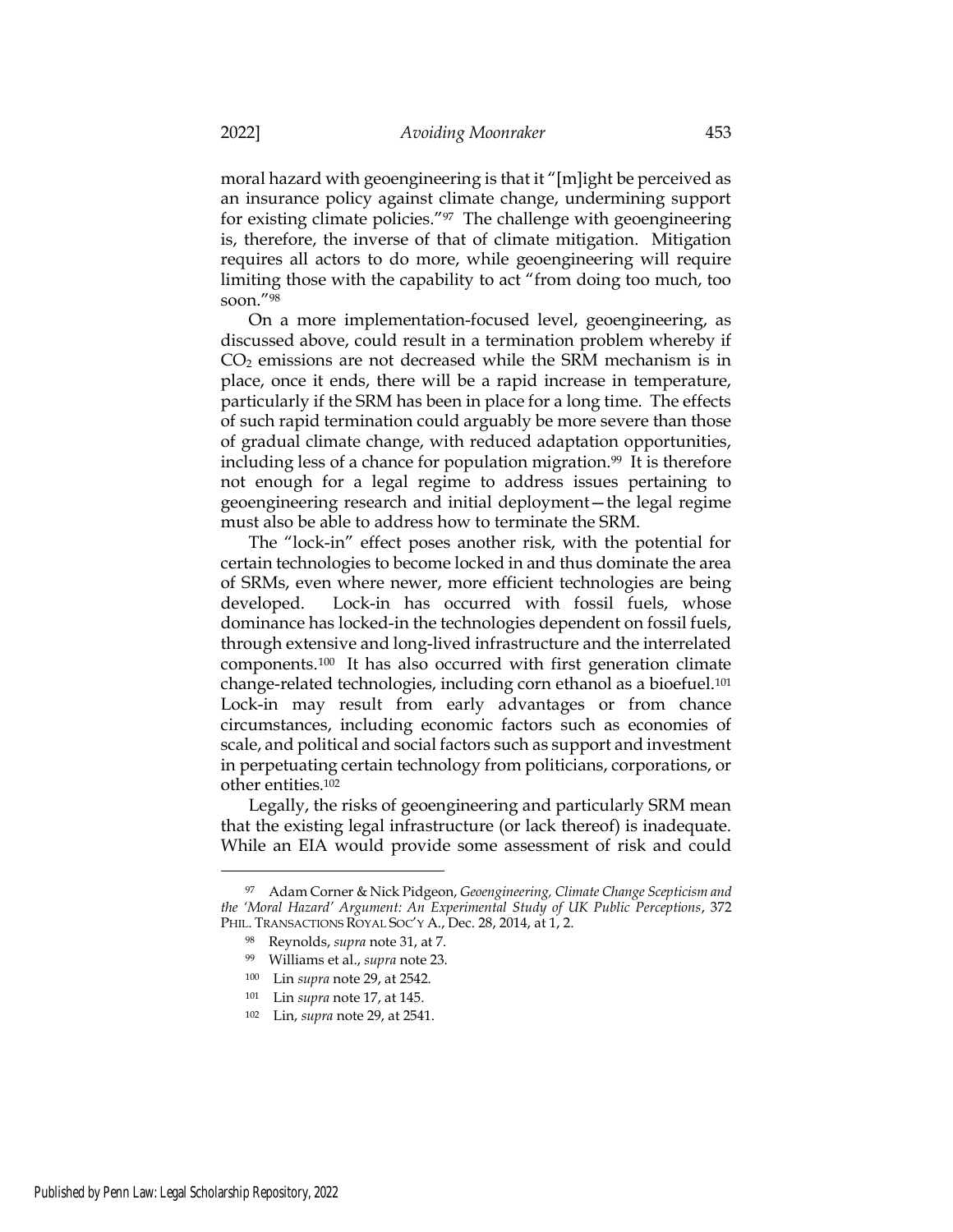help determine whether or not a particular geoengineering project should move forward, the impossibility of conducting large-scale testing means that there will always be potential unanticipated adverse consequences.103 While it may seem reassuring that solar reflectors in outer space are governed by the Liability Convention, where such mechanisms cause irreversible changes to the Earth's environment, no amount of ex post damages can compensate for the ensuing harm caused, and there is no comprehensive liability regime that would apply to non-space-based geoengineering efforts.

By framing geoengineering in the context of intergenerational equity, the temporal risk of SRM becomes clear. Intergenerational equity centers around "fairness in the utilization of resources between human generations past, present and future."104 Certain SRM mechanisms may require legal governance that spans centuries, <sup>105</sup> not the decades that our legal regimes are typically constructed around. Even in the shorter term, SRM may impact weather patterns, reducing precipitation and depleting the ozone layer.106 The impact of SRM may limit climate change policy options for future generations, as well as potentially creating negative climatic impacts. <sup>107</sup> In addition to these challenges, long-term governance requires anticipating what the priority of states may be in the future, and what the face of international relations may look like.108 There is not much in the way of precedent for this level of intensive, long-term governance.

### b. Risk of Unilateral State Action

In light of the many risks relating to geoengineering, efforts to research and deploy SRM require multilateral coordination, involving states as well as individuals. Right to information, right to participation, and access to remedies are critical human rights that

<sup>103</sup> Lai, supra note 62, at 354.

<sup>104</sup> G.F. Maggio, Inter/Intra-generational Equity: Current Applications Under International Law for Promoting the Sustainable Development of Natural Resources, 4 BUFF. ENV'T. L.J. 161, 163 (1997).

<sup>105</sup> MacMartin, Ricke & Keith, supra note 21, at 13.

<sup>106</sup> Burger & Gundlach, supra note 18; Reynolds, supra note 31.

<sup>107</sup> Burns, supra note 43, at 41.

<sup>108</sup> Reynolds, supra note 43, at 6-7.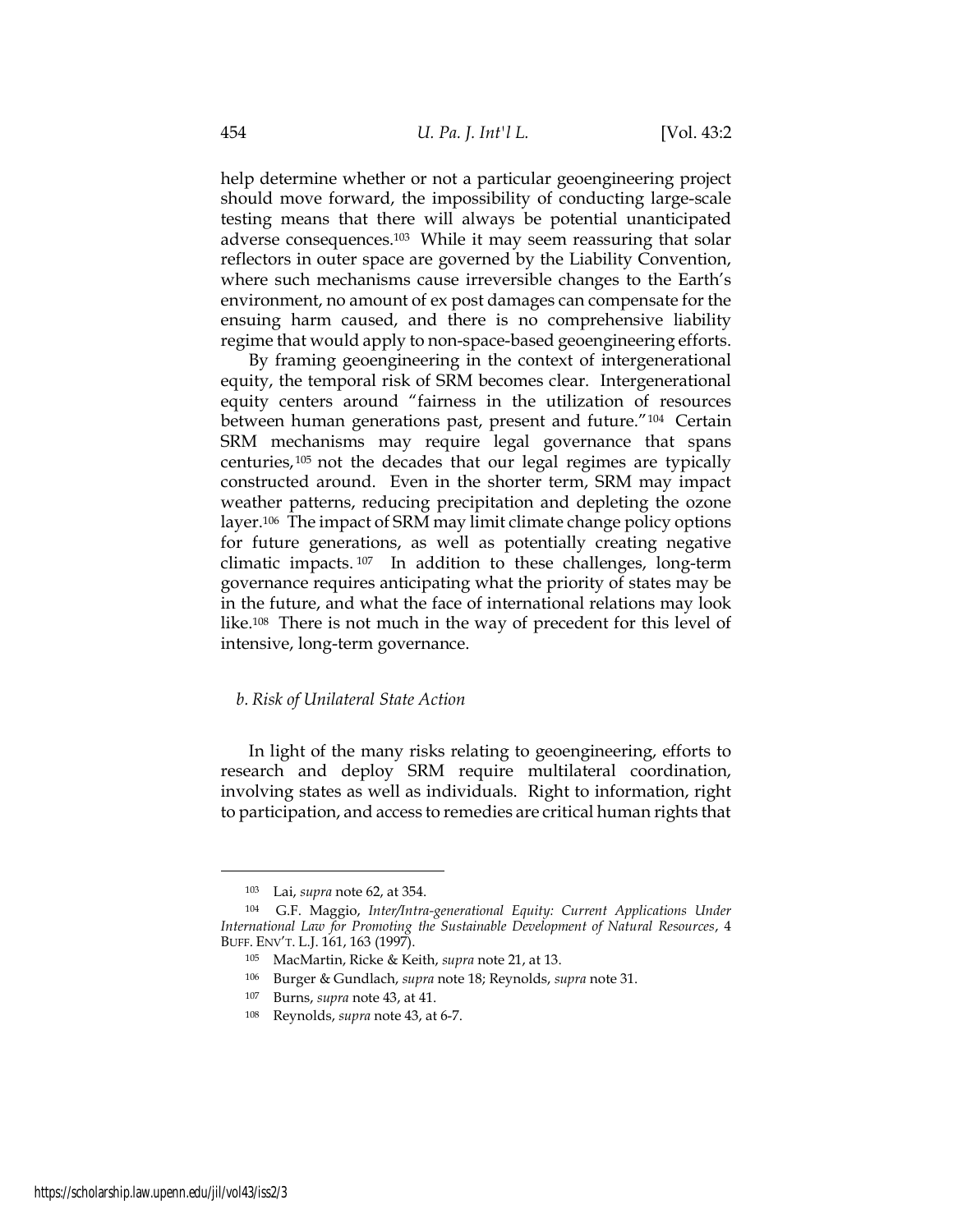are necessary for meaningful, inclusive environmental protection.<sup>109</sup> Unlike emissions reductions which require coordinated action from all global constituents, from states through corporations through individuals, geoengineering can easily be deployed unilaterally, while having global impact.<sup>110</sup> Crucially, international law is defined by states and it is within state sovereignty to decide how to act, since states ultimately retain the ability to enforce international law and to select which rules, outside of the limited principles of customary international law and jus cogens norms, they choose to be bound by. This limits the ability for international law to bind states through future multilateral agreements designed to constrain the ability of states to deploy SRM mechanisms.<sup>111</sup>

With respect to the risk of unilateral state action, unilateral deployment of geoengineering may give rise to significant security hazards, notably "the risk of breakdown of interstate cooperation including, ultimately, war."112 In relation to stratospheric aerosol injections, the security risks posed are novel and have the potential to be as disruptive in the 21st century "as nuclear weapons were for the 20<sup>th</sup>."<sup>113</sup> Failure of SRM mechanisms could drastically alter weather patterns, for instance creating conflicting interests between China and India over monsoon rains.114 To take one example, if solar reflectors are deployed at a LaGrange point, the sun will be blocked in ways that affects the entire planet. Any discussion of such methods should take place on a multilateral basis since everyone will be affected.

The reality of SRM is that some of the mechanisms, particularly stratospheric aerosol injections, are relatively low-cost, which makes these mechanisms accessible to a wide variety of actors, including smaller states. <sup>115</sup> Much of the discussion on the risks of geoengineering has centered on the technological and financial disparity between Global North and Global South countries and the possibility that Global North states, the primary drivers of climate

<sup>109</sup> Railla Veronica D. Puno, A Rights-Based Approach to Governance of Climate Geoengineering, 50 ENV'T L. REP. 10744, 10748 (2020).

<sup>110</sup> Scott, supra note 71, at 354.

<sup>111</sup> Reynolds, supra note 43, at 6-7.

<sup>112</sup> Olaf Corry, The International Politics of Geoengineering: The Feasibility of Plan B for Tackling Climate Change, 48 Sec. Dialogue 297, 301 (2017).

<sup>113</sup> Id. at 302 (citing DAVID KEITH, A CASE FOR CLIMATE ENGINEERING x-xi (2013)).

<sup>114</sup> Id.

<sup>115</sup> Lockley, Guterman & Coffman, supra note 16.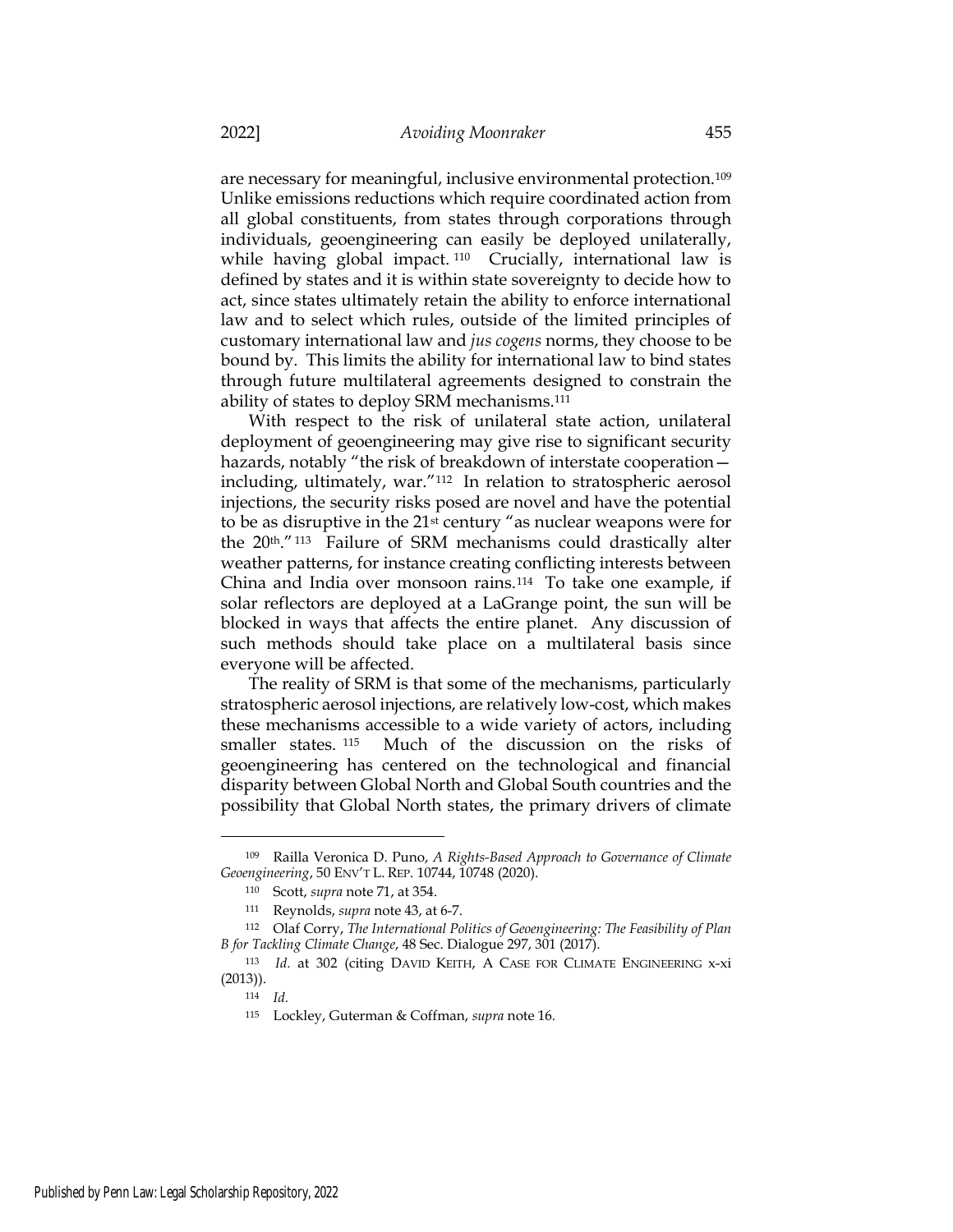change, would unilaterally deploy geoengineering without consulting with Global South countries, which are particularly vulnerable to the effects of climate change. Another framing envisions a small island state facing inundation and deciding to unilaterally deploy geoengineering as a last resort.116 Both framings are important to bear in mind, as both scenarios involve a risk of unilateral state action.

As previously discussed, one of the great concerns involving SRM is the moral hazard issue, "that the belief it could work could induce some people to be less diligent in pursuing the far superior (but more expensive) pathway of mitigation."117 Here, the risk of unilateral private action operates in tandem with the risk of unilateral state action. Recent news reports indicate that climate change skeptics are turning towards geoengineering as the realities of climate change become overwhelming.118 Much of this research is by private companies. At the international level, states are refusing to disclose geoengineering research and have rebuffed proposals that would require greater transparency and cooperation.<sup>119</sup>

### c. Risk of Unilateral Private Action

Whereas there are international legal rules that apply to states and that may give them pause in deciding whether or not to pursue unilateral state action with respect to geoengineering, such rules do not apply to private individuals. Elizabeth Tedsen and Gesa Homann have described the fear of a "Greenfinger"—what they describe as a "single actor with the power to shape the global environment."<sup>120</sup> They give the example of a July 2012 private ocean fertilization experiment carried out by an American businessman, Russ George, which resulted in a lot of media attention but no legal

<sup>116</sup> Lockley, Guterman & Coffman, supra note 17.

<sup>117</sup> Gerrard, supra note 26, at 11.

<sup>118</sup> Katherine Ellison, Why Climate Change Skeptics Are Backing Geoengineering, WIRED (Mar. 28, 2019, 08:00 AM), https://www.wired.com/story/why-climatechange-skeptics-are-backing-geoengineering/ [https://perma.cc/CC8X-V23D].

<sup>119</sup> Jean Chemnick, U.S. Blocks U.N. Resolution on Geoengineering, SCI. AM. (Mar. 15, 2019), https://www.scientificamerican.com/article/u-s-blocks-u-n-resolutionon-geoengineering/ [https://perma.cc/B6FE-U23S].

<sup>120</sup> Tedsen & Homann, supra note 59, at 94.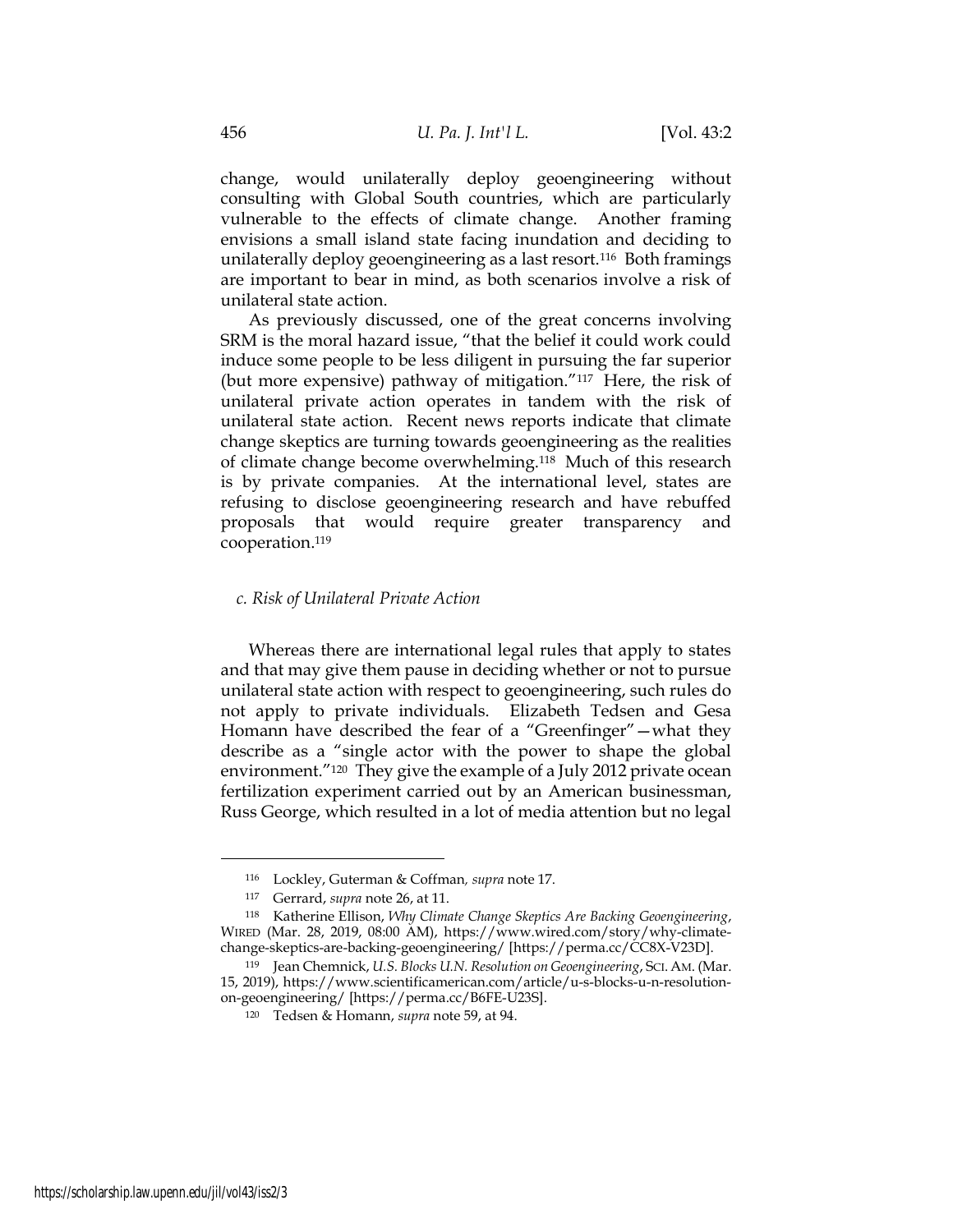action, since he was not in breach of international law.121 In this experiment, the Haida tribe were given misleading information by George regarding the intent of the project, and were not informed of the risks or the international legal status of ocean fertilization.122 The danger of misinformation exists no matter the actor (whether state or private), but is heightened with private actors who, unlike states, have no obligations to constituents other than perhaps to their shareholders.

Much like with unilateral state action, the low-cost aspect of certain SRM mechanisms makes the possibility of unilateral private action more likely.123 Whether motivated by profit or philanthropy, there is little standing in the way of private actors acting unilaterally. International law does not address private actors, and there is no binding multinational corporate governance in any area of the law, only a patchwork of domestic regulations (which in many areas, such as geoengineering, is limited if not nonexistent) and voluntary corporate guidelines such as the OECD ones discussed above. Customary international law imposes obligations on states to conducts EIAs, for instance, but this obligation does not apply to private entities and individuals.124 The best example of an effort to enact binding international regulation of corporations in the area of environmental law is the Convention on the Protection of the Environment through Criminal Law, which requires state parties to establish as criminal offences certain environmental offenses, primarily relating to pollution. <sup>125</sup> While this criminal liability regime might sound promising, the treaty, concluded by the Council of Europe and opened for signature in 1998, only has thirteen signatories and one ratifying party (Estonia). <sup>126</sup> Without widespread approval, such initiatives are dead in the water.

In the United States, the Weather Modification Reporting Act of 1972 applies to both public and private activities, whether federal or non-federal, but such instruments are insufficient to stop unilateral

<sup>121</sup> Tedsen & Homann, supra note 59, at 94.

<sup>122</sup> Lai, supra note 62, at 362-63.

<sup>123</sup> Scott, supra note 79, at 81.

<sup>124</sup> Lai, supra note 62, at 361.

<sup>&</sup>lt;sup>125</sup> Convention on the Protection of the Environment through Criminal Law art. 2-3, April 11, 1998, E.T.S 172.

<sup>126</sup> Chart of signatures and ratifications of Treaty 172, Status as of 07/03/2021, COUNCIL OF EUROPE, https://www.coe.int/en/web/conventions/full-list/- /conventions/treaty/172/signatures?p\_auth=HTvQSiUD [https://perma.cc/Q68R-S9BN].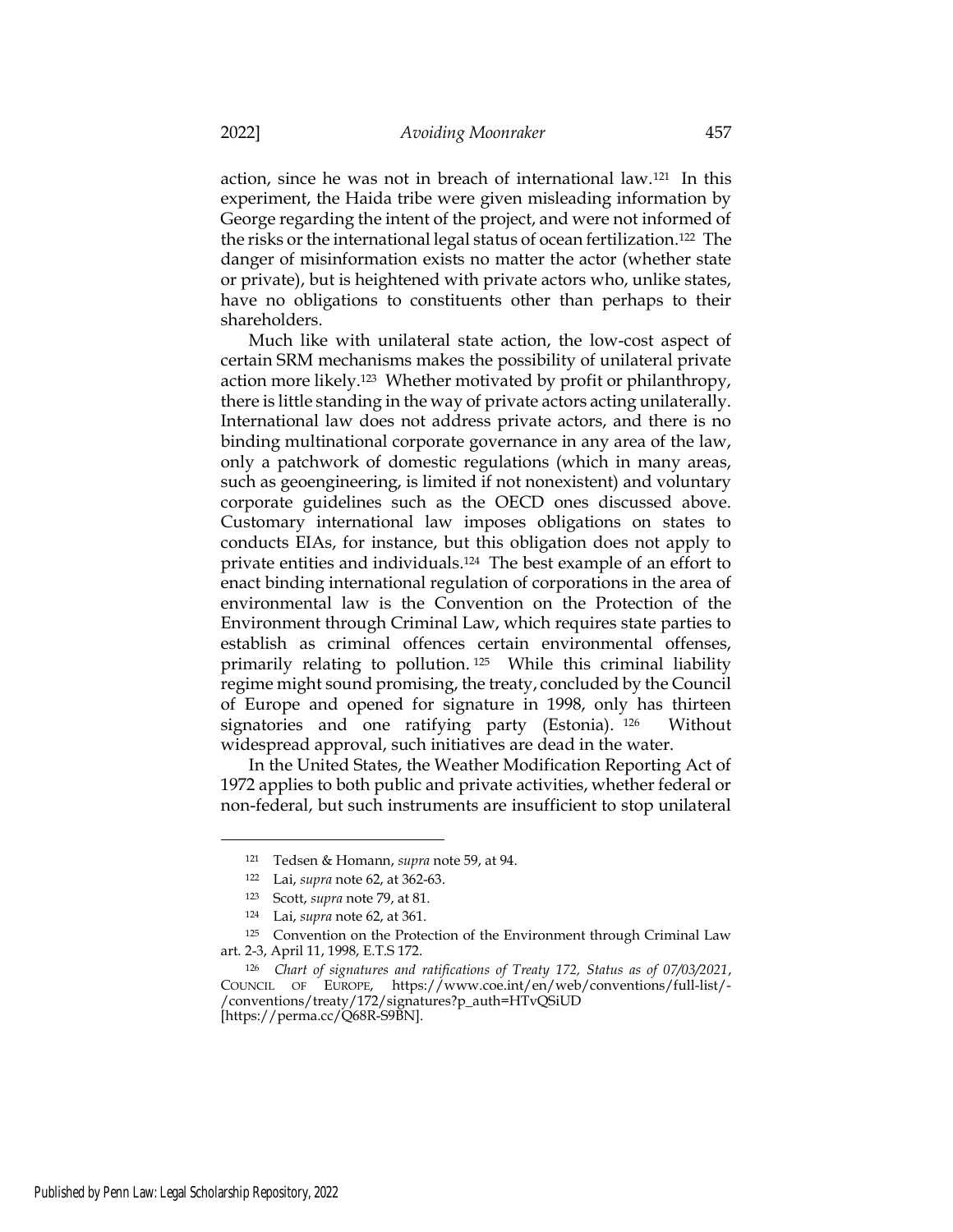private actors, particularly where all they impose is a duty to report. <sup>127</sup> Private actors should not be more than ancillary participants in decision-making relating to geoengineering, since the potential impacts are global and commercial interests should not prevail.128 States are, of course, also flawed actors in the context of geoengineering, being driven by self-interest and self-preservation, but as they owe an obligation to their citizens and remain the key players in international law, they are better suited to developing a global governance regime.

One argument against the likelihood of unilateral private action in the realm of geoengineering is the lack of profitability in the deployment of such technology.129 For the wealthiest individuals on the planet, the possibility of being heralded as a planetary savior might be enough to motivate unilateral action—viewed as philanthropy or altruism while actually reflecting a level of narcissistic paternalism towards the world's population. The estimated cost of stratospheric aerosol injections130 is already well within the reach of the world's wealthiest individuals, who individually have a greater net worth than many countries' annual GDPs.<sup>131</sup> A bigger deterrent may be the international backlash against unilateral private action, particularly where certain SRM mechanisms, like stratospheric aerosol injections, require concerted, repeated actions, such as thousands of flights in a single year.132 It would certainly be feasible for the international community to stop such unilateral action by grounding the necessary flights.

<sup>127</sup> Albert C. Lin, US Law, in CLIMATE ENGINEERING AND THE LAW: REGULATION AND LIABILITY FOR SOLAR RADIATION MANAGEMENT AND CARBON DIOXIDE REMOVAL 154, 160 (Michael B. Gerrard & Tracy Hester eds., 2018); see also NAT'L RSCH. COUNCIL OF THE NAT'L ACADS., supra note 18, at 136-37 (defining terms and explaining the purpose and statutory framework of the Weather Modification Reporting Act of 1972).

<sup>128</sup> See Horton, Parker & Keith, supra note 86, at 245-46.

<sup>129</sup> See Reynolds, supra note 43, at 18.

<sup>130</sup> See, e.g., Smith & Wagner, supra note 50, at 1-2 (estimating an annual cost of \$2.25 billion/year over the first 15 years of deployment).

<sup>131</sup> See Robert Frank, Elon Musk is now the richest person in the world, passing Jeff Bezos, CNBC (Jan. 7, 2021, 10:17 AM), https://www.cnbc.com/2021/01/07/elonmusk-is-now-the-richest-person-in-the-world-passing-jeff-bezos-.html [https://perma.cc/2PWZ-592Y] (noting that as of January 7, 2021, Elon Musk was

worth \$185 billion and Jeff Bezos was worth \$184 billion).

<sup>132</sup> See Smith & Wagner, supra note 50, at 9.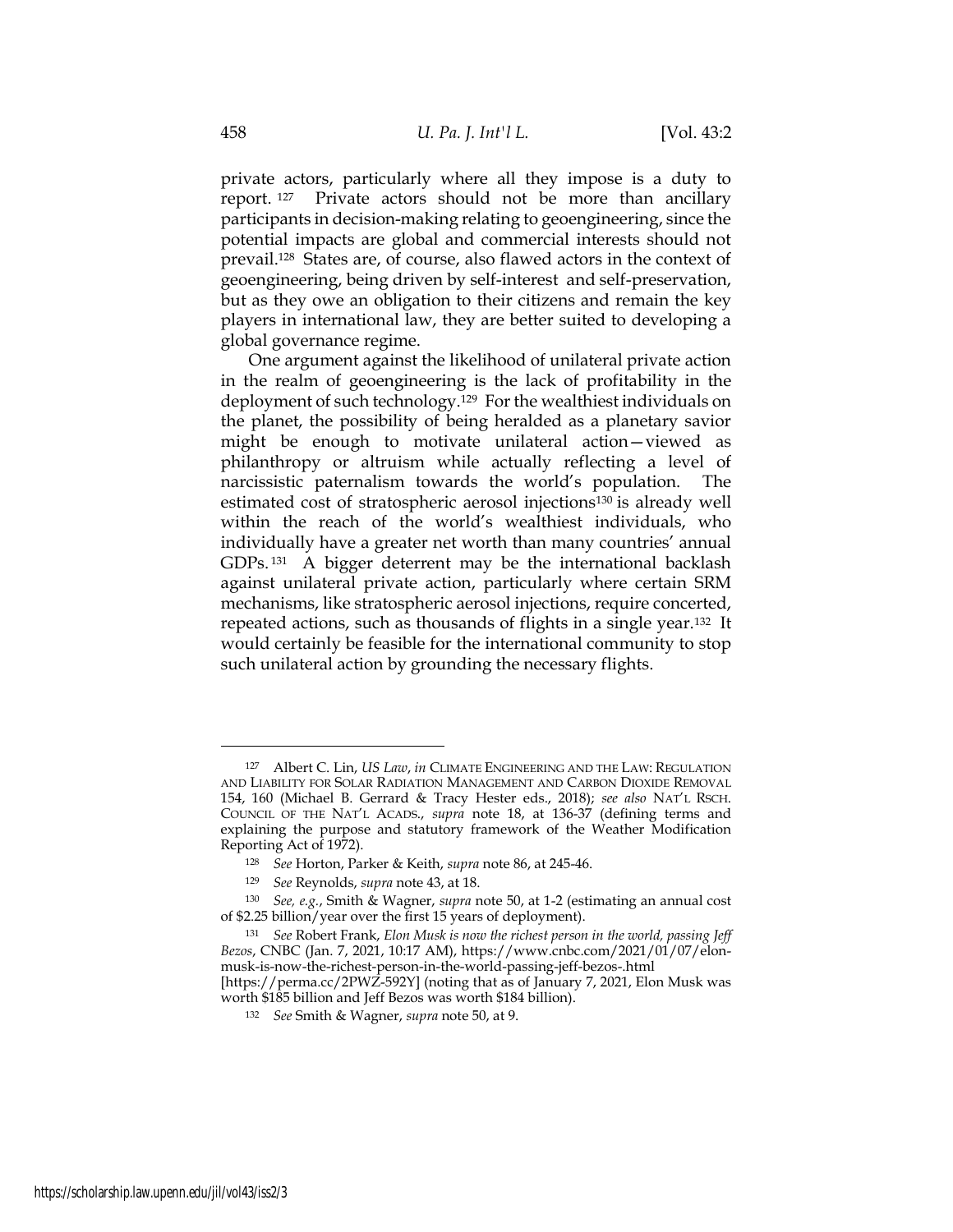# d.Risk of Doing Nothing

Skepticism of geoengineering and all its associate risks is warranted, especially if it becomes a substitute for necessary emissions abatement, without which there can be no real mitigation of climate change. The risks of geoengineering have been amply discussed above. There is another risk, however, which is the risk of foreclosing the possibility of using geoengineering to address climate change, i.e., the risk of doing nothing.

In Kim Stanley Robinson's 2020 climate fiction novel, The Ministry of the Future, a prolonged heat wave in India with wet-bulb temperatures of over 35°C results in the death of twenty million people. In the wake of the tragedy, the government of India decides to move ahead unilaterally with the deployment of stratospheric aerosols to create a Mount Pinatubo effect, lowering temperatures in the short-term. While Robinson's novel is, of course, fiction, the reality of climate change means that we are seeing more instances of extreme heat and humidity posing danger for human survival.<sup>133</sup> A wet-bulb temperature of 35°C marks the combination of heat and humidity past which human survival becomes impossible with prolonged exposure, and has already been observed multiple times for short durations.134 If emissions continue at the rate they are going (the "business-as-usual" emissions scenario), modeling studies suggest that by the third quarter of the 21<sup>st</sup> century, wet-bulb temperatures over 35°C could be regularly seen in parts of South Asia and the Middle East.<sup>135</sup>

In light of the devastation that extreme temperatures and other climate change-related weather events could cause, geoengineering may become a necessary arrow in the quiver of climate adaptation and mitigation techniques, each of which contributes individually to keeping the planet inhabitable. Before geoengineering mechanisms can be deployed, however, there must be robust, monitored

<sup>133</sup> Colin Raymond, Tom Matthews & Radley M. Horton, The Emergence of Heat and Humidity Too Severe for Human Tolerance, 6 SCI. ADVANCES, May 8, 2020, at 1.

<sup>134</sup> Id. at 1.

<sup>135</sup>  $Id.$ :

A normal internal human body temperature of 36.8° ± 0.5°C requires skin temperatures of around 35°C to maintain a gradient directing heat outward from the core (10, 13). Once the air (dry-bulb) temperature (T) rises above this threshold, metabolic heat can only be shed via sweat-based latent cooling, and at TW exceeding about 35°C, this cooling mechanism loses its effectiveness altogether.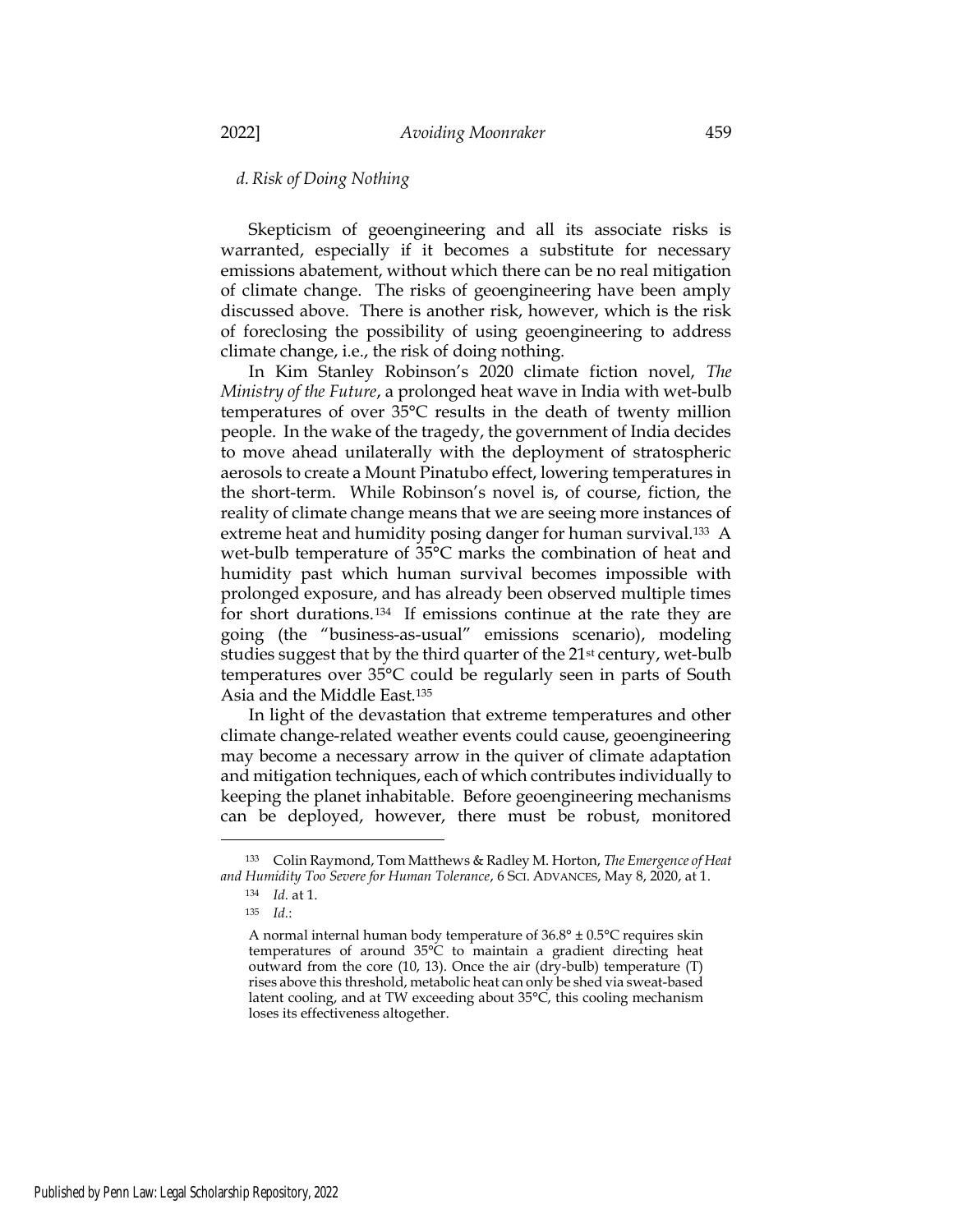research. A moratorium on geoengineering research would potentially have long-term consequences, leading to states making uninformed and desperate decisions to deploy untested SRM or other geoengineering mechanisms.136 Research carries its own risks, but those risks are accompanied by increases in knowledge regarding the viability of various technologies.<sup>137</sup>

A common critique of geoengineering is that is driven by, and for the benefit of, the Global North. As will be discussed below, there are many aspects of the proposed research and governance regimes that are troubling from a development perspective. Climate change is largely caused by the Global North, while the Global South bears the brunt of its effects.138 With climate risks greater in the Global South, geoengineering may offer an opportunity to save lives and avert the kind of disaster described by Kim Stanley Robinson.

SRM is particularly suited to contributing to a reduction in global temperatures, which is the focus of the international climate change regime. The Paris Agreement set a temperature warming limit of 2°C above pre-industrial levels, with an optimistic goal of limiting the increase to  $1.5^{\circ}$ C. 139 The  $1.5^{\circ}$ C temperature limit is already out of reach, with increases in temperature of up to 2.7°C by the end of the century now the most optimistic forecast in the wake of the COP26 climate summit.140 If emissions reduction goals are not met, SRM may become necessary to avert catastrophic warming.<sup>141</sup> In this light, SRM may even be viewed as being in accordance with principles of intergenerational equity, by protecting future generations from the harmful effects of unmitigated climate change. <sup>142</sup> It is important to remember, however, that geoengineering is "a bandage to cover the wound that failing to act would inflict on our successors on this planet."<sup>143</sup>

Adaptation is more uncertain than mitigation and cannot substitute for mitigation. The risks of geoengineering, and

<sup>136</sup> See Reynolds, supra note 43, at 15.

<sup>137</sup> See Lin, supra note 17, at 146.

<sup>138</sup> See Horton, Parker & Keith, supra note 86, at 243-44.

<sup>139</sup> Paris Agreement, supra note 10, art. 2.

<sup>&</sup>lt;sup>140</sup> See Leslie Hook, Global warming of up to 2.7C by century's end forecast as<br>P26 pledges fall short, FIN. TIMES (Nov. 9, 2021), COP26 pledges fall short, FIN. TIMES (Nov. 9, 2021), https://www.ft.com/content/b9a55763-f28a-46ad-b265-79db73efa658 [https://perma.cc/W57T-NF9E].

<sup>141</sup> See Reynolds, supra note 43, at 2.

<sup>142</sup> Burns, supra note 43, at 53.

<sup>143</sup> Burns, supra note 43, at 53.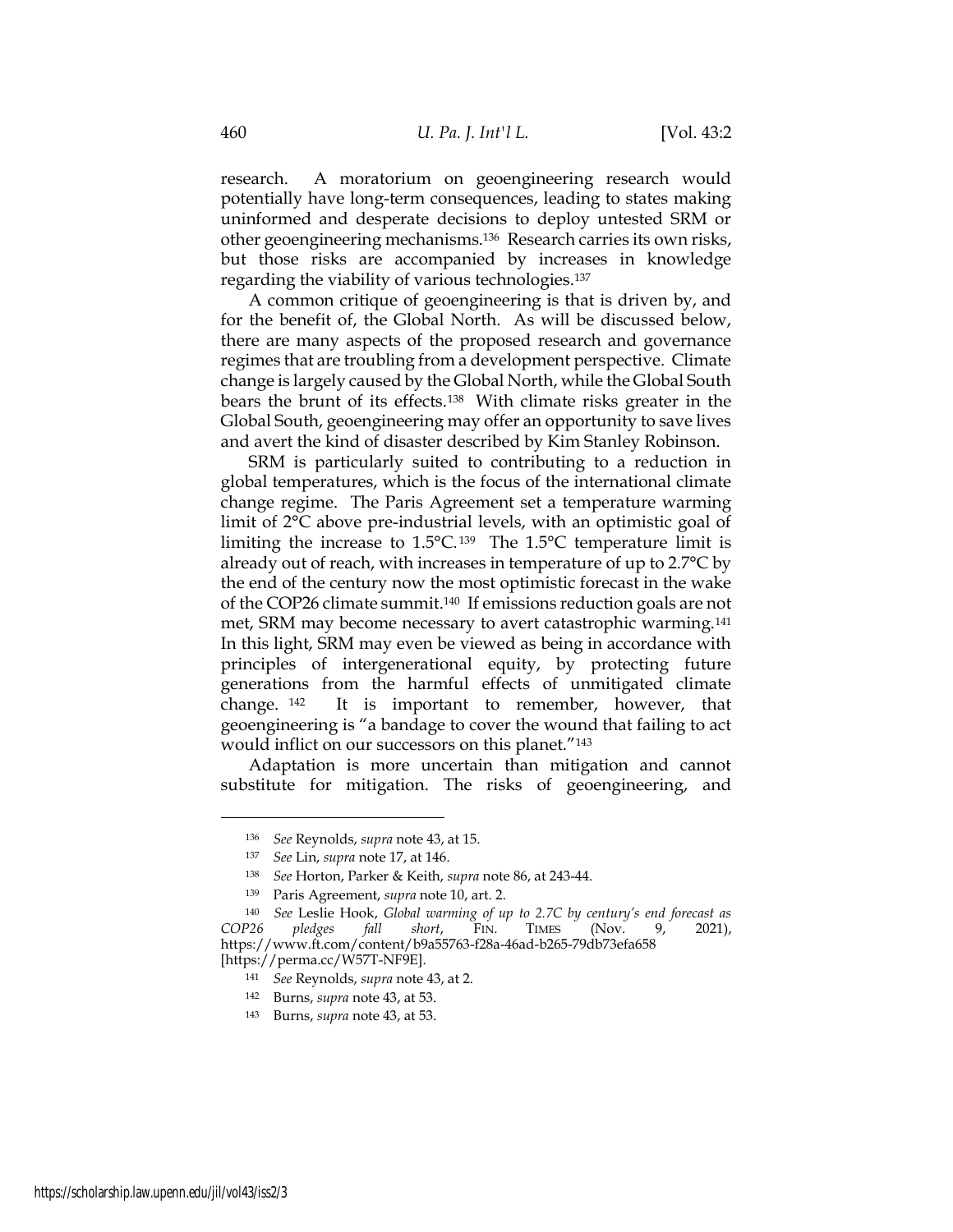particularly the moral hazard that it entails, mean that all geoengineering research must be conducted cautiously and that any deployment efforts be matched with accompanying mitigation efforts. As will be discussed below, one solution may be to couple technologies—to require emissions reductions to accompany stratospheric aerosol injections of sulfates, for instance. But it is too late to pretend that our planet will have a future without every possible arrow in the quiver to combat climate change, and for that reason, the risk of doing nothing and pretending that geoengineering does not exist and will not be used is arguably too great of a risk.

# V. PROPOSED SOLUTIONS AND LIMITATIONS

Geoengineering requires participatory governance. To the extent that we are considering such actions, multilevel negotiations must take place. This would require the involvement of NGOs, citizen groups, and other voices that usually do not have a seat at the international law negotiating table. As the Royal Society noted in a report on geoengineering from 2009, "[t]he central problem for the governance of geoengineering is that while potential problems can be identified with all geoengineering technologies, these can only be resolved through research, development and demonstration." <sup>144</sup> As much as we might like to prohibit geoengineering research due to the very real risks of catastrophic planetary destruction that geoengineering might cause, the possibility that we will face climate catastrophe requiring the deployment of geoengineering methods to save us from extinction is also a real possibility.

Analogues to the challenges facing geoengineering governance may be found in two different contexts: the planetary defense context and the nuclear non-proliferation context. The former reflects the struggles of achieving multilateral action and the relative successes of a piecemeal approach; the latter, while state-centered, also carries with it the possibility of rogue private actors.

While efforts to reach a multilateral agreement on how to deal with planetary defense against near-Earth objects have thus far fallen short, global recognition of the risks posed by near-Earth objects has resulted in a number of initiatives by unilateral state

<sup>144</sup> The Royal Society, supra note 12, at 37.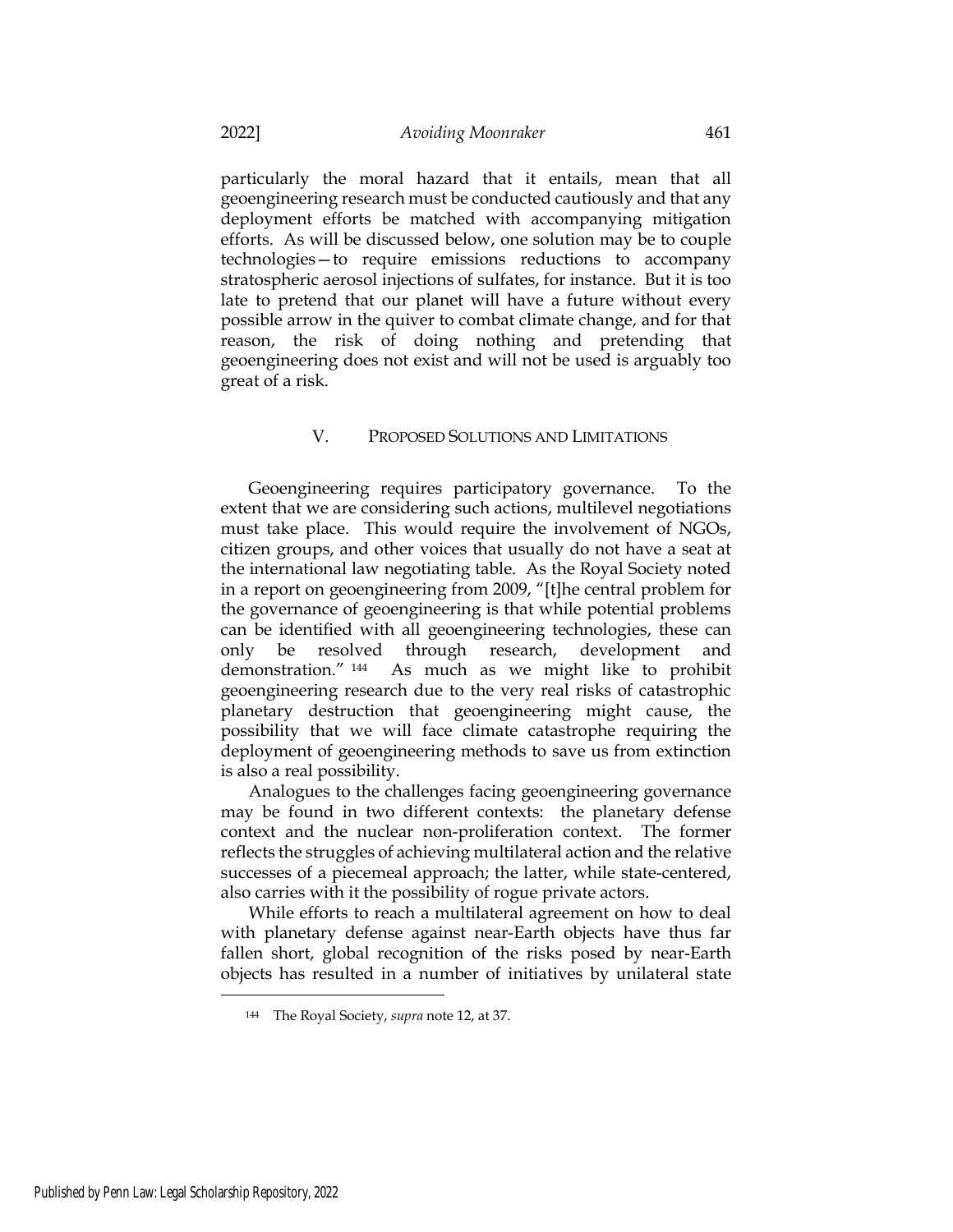actors with multilateral support.145 This model offers a cooperative alternative for multilateral agreements that could be applicable in the SRM context. At the same time, in discussions of planetary defense and near-Earth objects, we are looking at scenarios that require cooperative action and where inaction would clearly cause significant harm to the planet.146 Action by a state to divert a near-Earth object that resulted in it causing damage to property or human life in another state would clearly give rise to liability under the Liability Convention's strict liability standard. With geoengineering, the path of inaction does not carry any immediate risk—the latent risk there is that once climate change has progressed too far, we will lack the technology to deploy last-ditch geoengineering mechanisms. However, the incentive to conduct research on a unilateral basis and even to deploy it on a unilateral basis is much greater, since the applicability of the Liability Convention and other aspects of international law, as we have seen, is less clear-cut than in the context of planetary defense.

In relation to nuclear non-proliferation, the Treaty on the Non-Proliferation of Nuclear Weapons has 191 state parties, including all five countries that officially have nuclear weapons.147 Concluded in 1968, the goal of the treaty was to prevent states from gaining nuclear weapons and to encourage states with nuclear weapons to disarm.148 The preamble of the treaty recognizes the "devastation that would be visited upon all mankind by a nuclear war and the consequent need to make every effort to avert the danger of such a war and to take measures to safeguard the security of peoples."<sup>149</sup> The safeguards regime established by the treaty requires inspections by the International Atomic Energy Agency to verify compliance with the treaty.<sup>150</sup>

This model provides a good example of the kind of oversight that would be required to ensure that any geoengineering research was conducted in responsible and supervised manner. The drawback, of course, is the lack of political capital to conclude such a multilateral treaty with such universal buy-in with respect to

<sup>145</sup> See SECURE WORLD FOUND., NEAR EARTH OBJECTS: RESPONDING TO THE INTERNATIONAL CHALLENGE 8-9.

<sup>146</sup> See id. at 7.

<sup>&</sup>lt;sup>147</sup> See Treaty on the Non-Proliferation of Nuclear Weapons, 22 Apr. 1970, 21 U.S.T. 483 (NPT), 729 U.N.T.S. 161; 7 ILM 8809.

<sup>148</sup> See id. arts. III, VI.

<sup>149</sup> Id. Preamble.

<sup>150</sup> Id. art. III.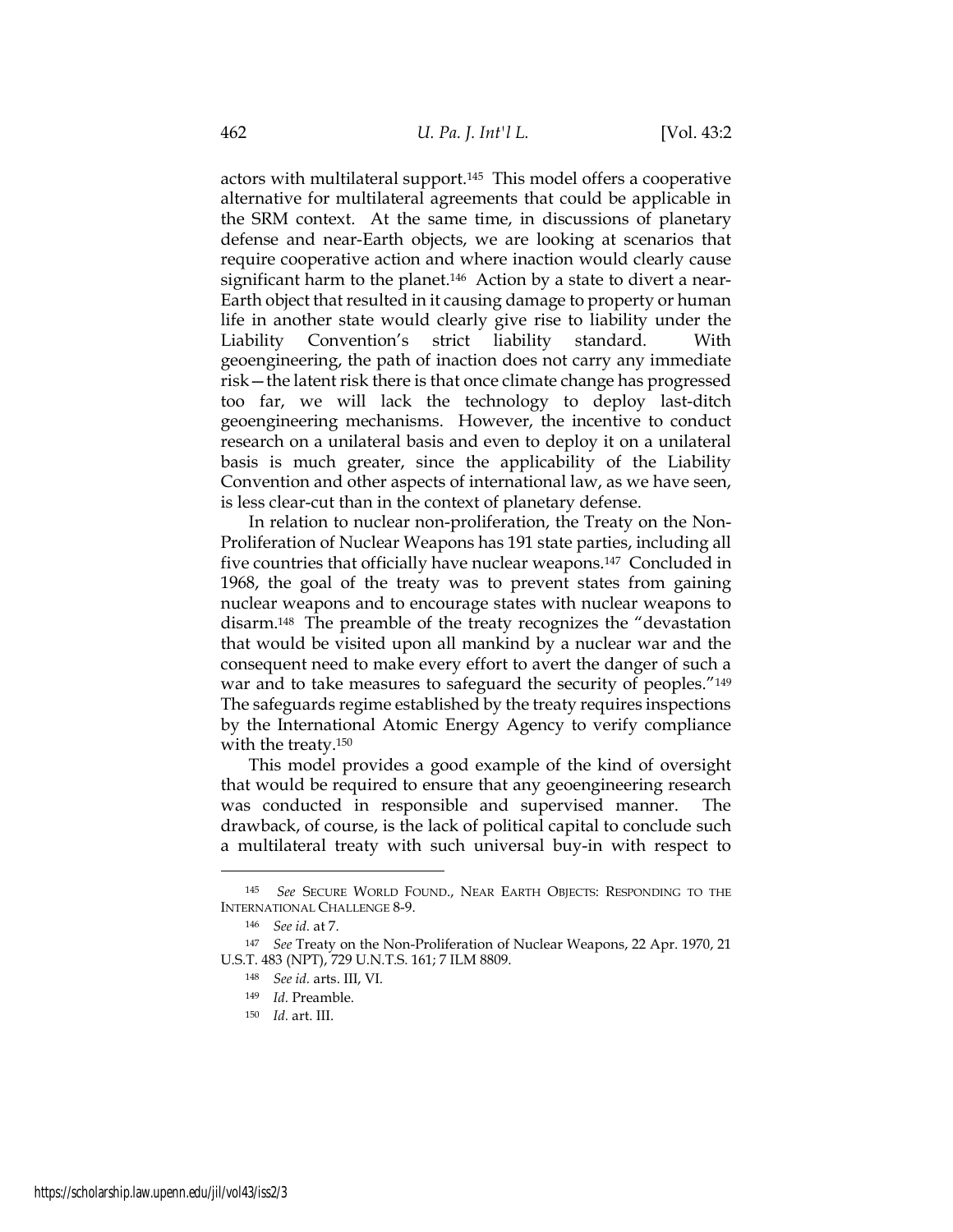geoengineering as compared to nuclear weapons. It almost seems as if the only way to reach multilateral cooperation on geoengineering would be to have a failed geoengineering experiment with devastating consequences for a small portion of the world, in much the same way that the United States' use of nuclear weapons against Japan and the subsequent arms race with Russia frightened all countries, including the superpowers, into agreeing to an effective détente.

The dangers of unfettered deployment of SRM mechanisms give rise to a pressing need for solutions that would alleviate the gaps in the existing legal regime. A multilateral treaty with enforcement capabilities does not seem a likely possibility at the moment, nor would it address the dangers of private entities deploying SRM mechanisms. While the UNFCCC and Paris Agreement framework offer an avenue for opening discussions on SRMs, an alternative approach would see "a narrower group of states with interests in conducting SRM research" leading the research, eventually leading to "a fully inclusive governance approach," which is necessary "given the global implications of SRM."151 Proposals that would leave certain states at the fringes of geoengineering governance, however, give rise to significant problems.<sup>152</sup> While some states may struggle to fully participate in a geoengineering governance regime, the possibility that Global South countries will find themselves marginalized and omitted from discussions is troubling. One needs only look at the Antarctic Treaty regime and concerns over the lack of decision-making power given to state parties that have not been "conducting substantial scientific research activity" to see the disparate and unequal effects that such a tiered treaty system gives rise to.<sup>153</sup>

One of the simplest SRM mechanisms to monitor is large-scale albedo changes. Satellites can be used to detect the "unilateral and uncoordinated deployment of albedo modification activities . . . ."<sup>154</sup> However, the capacity to launch satellites is limited to a small

<sup>151</sup> A. NEIL CRAIK & WILLIAM C.G. BURNS, CTR. FOR INT'L GOVERNANCE INNOVATION, CLIMATE ENGINEERING UNDER THE PARIS AGREEMENT: A LEGAL AND POLICY PRIMER 11 (2016).

<sup>152</sup> See e.g., Adam D.K. Abelkop & Jonathan C. Carlson, Reining in Phaëthon's Chariot: Principles for the Governance of Geoengineering, 21 TRANSNAT'L L. & CONTEMP. PROBS. 763, 798 (2013) (noting that "[f]ailure to participate in the treaty structure should not, however, mean that states completely forfeit their sovereign right to be notified and consulted with respect to activities that might affect them").

<sup>153</sup> Antarctic Treaty, art. IX(2), Feb. 15, 1960, 12 U.S.T., 402 U.N.T.S. 71.

<sup>154</sup> NAT'L RSCH. COUNCIL OF THE NAT'L ACADS., supra note 18, at 137.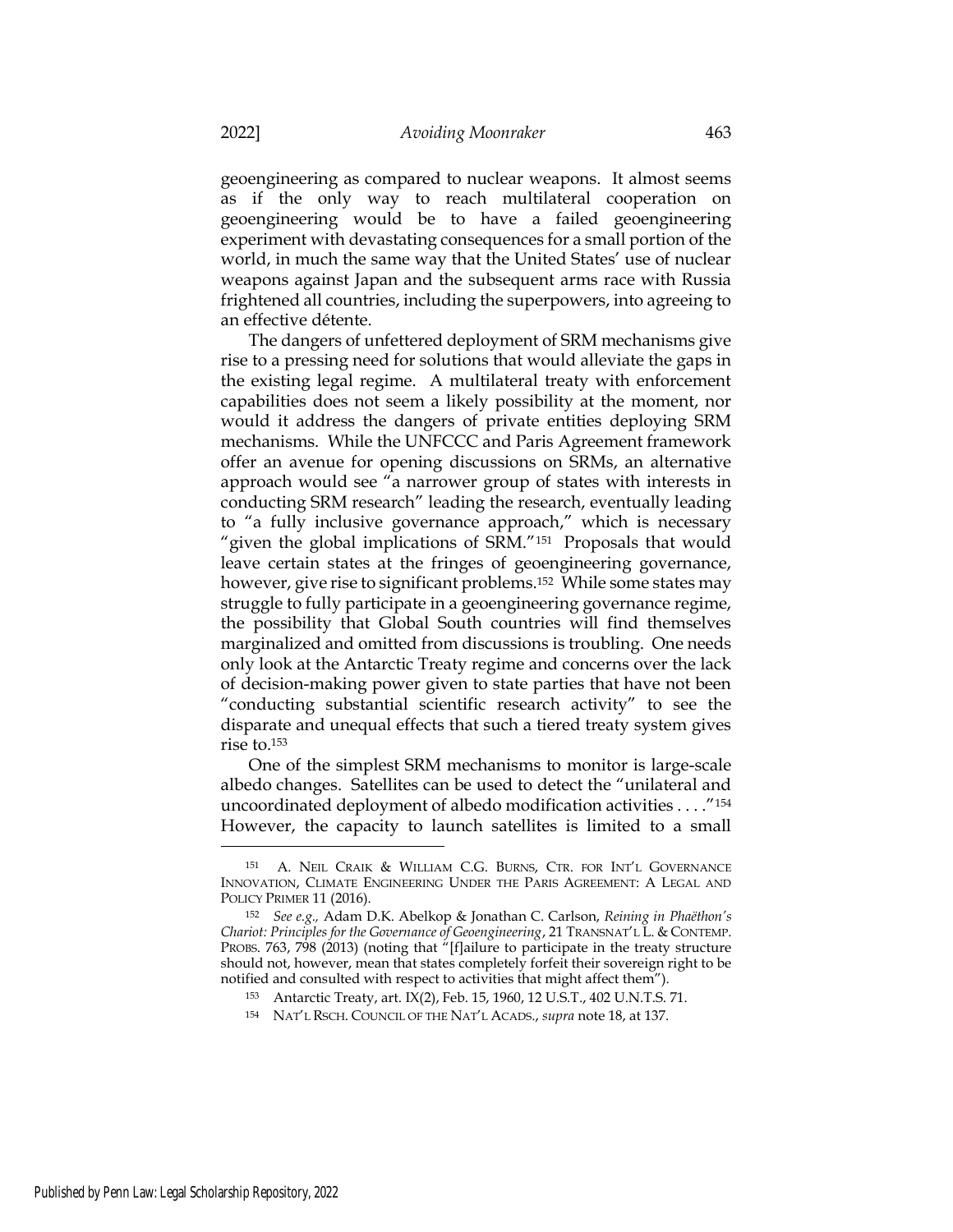number of countries. Transparency and information sharing is imperative to prevent those economically developed, mostly Global North countries from dominating the geoengineering governance landscape. Access to satellite technology and global information systems is necessary to establish breach of the duty to respect the environment, which requires showing that the geoengineering is attributable to the state in question and that it is the geoengineering activity that has caused the harm.<sup>155</sup>

Global governance notions that would prioritize the involvement of countries that have the capacity to develop and deploy SRM mechanisms entrench the existing problems with an international legal system that privileges Global North countries over Global South countries. This neo-colonial mentality is unacceptable in the context of global geoengineering. Without involving stakeholders that go beyond the large economies, there should be no discussion of deploying SRM mechanisms.

SRM is novel and untested and in many ways unique, which makes coming up with regulatory solutions particularly difficult. An analogy can be drawn with geoengineering proposals relating to ocean fertilization, which would seed the ocean with iron particles to increase plankton blooms, and thus capture more carbon dioxide from the atmosphere. <sup>156</sup> Here, this gives rise to the problem of "permissible pollution" by which certain types of pollution may be viewed as an acceptable means of addressing climate change. <sup>157</sup> Benjamin Hale and Lisa Dilling have argued that:

[O]cean fertilization is impermissible by virtue of its scope and scale, because of the extent to which it is (1) caught up in the antecedent and continuing actions of distributed actors and (2) virtually impossible to arrive at a mutually respectful outcome. In addition, we observe that (3) conducting ocean fertilization moves the world to an unknown "third state[.]"<sup>158</sup>

This unknown "third state" represents such a fundamental shift in our understanding of how our planet functions that unilateral action cannot be permitted. Further, even cooperative action

<sup>155</sup> Bodle, supra note 43, at 306.

<sup>156</sup> See Benjamin Hale & Lisa Dilling, Geoengineering, Ocean Fertilization, and the Problem of Permissible Pollution, 36 SCI. TECH. & HUM. VALUES 190, 192 (2011).

<sup>157</sup> See id. at 197.

<sup>158</sup> Id. at 196.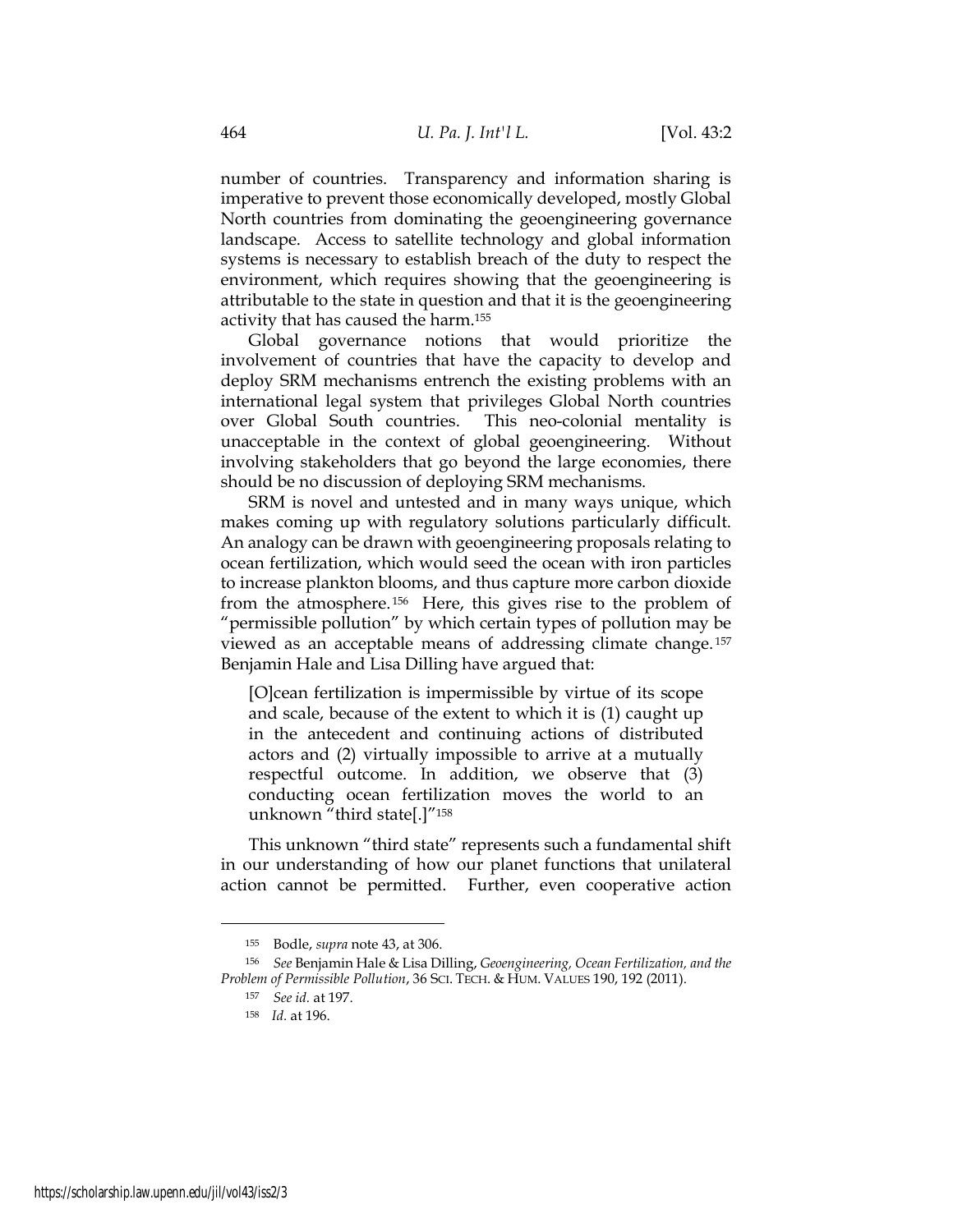involving decisions by state actors would disenfranchise those who might be most severely affected: indigenous people, poor people, and others without the means to relocate should something go awry.

SRM should be viewed as a public activity, and in this context, a state liability regime might provide an avenue for regulation. <sup>159</sup> Horton et al. have drawn an analogy between the oil spill liability regime and SRM liability, suggesting that since compensation levels have been adequate to satisfy damage claims resulting from oil spills, this might be an appropriate model for SRM to follow.160 The oil spill regime imposes liability onto private as well as public parties, and it is suggested that payments under the liability regime have had a deterrent effect, encouraging the oil industry to take preventative safety measures.161 Both of these claims raise some questions. First, adequate compensation is taken to mean that there has nearly always been compensation available to pay claims resulting from oil spills,162 which is normatively quite different from the claim that the compensation is adequate to compensate for losses incurred as a result of oil spills. Second, the analogy between SRM and the oil industry quickly breaks down upon closer inspection: the oil industry is for profit, while SRM is not; while oil spills can be environmentally devastating, they are generally more limited in scope, both temporally and geographically, than SRM is likely to be.

Liability regimes are perhaps the most popular, straightforward, and satisfying solution to the SRM governance gap. Yet in many ways, a liability regime for geoengineering would be a governance Band-Aid in much the same way that geoengineering is itself a Band-Aid for climate change. The moral hazard risk of geoengineering—that states will reduce efforts to mitigate climate change in reliance on the quick fix of geoengineering—applies to liability regimes as well. A liability regime for SRM may result in states and the international community reducing their efforts to develop more robust governance strategies. Law tends to like *ex post* solutions like liability regimes. We most often punish behavior that has already happened, rather than preventing it from occurring. With geoengineering, ex post solutions are clearly inadequate to prevent the risk of unilateral action from states or private individuals. This is not to say that liability regimes are a bad idea—

<sup>159</sup> See Horton, Parker & Keith, supra note 86, at 245-46.

<sup>160</sup> See Horton, Parker & Keith, supra note 86, at 257.

<sup>161</sup> See Horton, Parker & Keith, supra note 86, at 256.

<sup>162</sup> See Horton, Parker & Keith, supra note 86, at 257.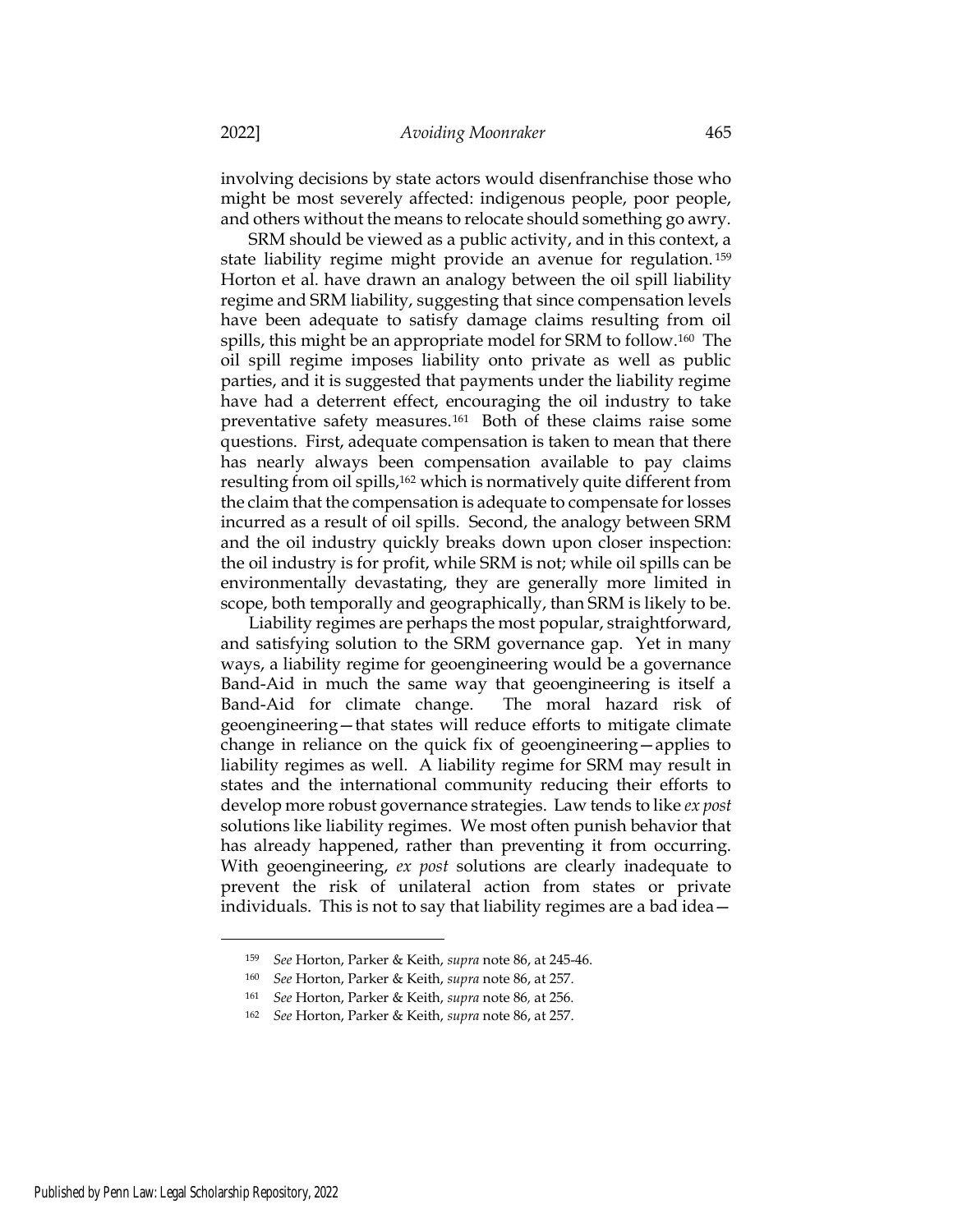they are absolutely necessary to provide those affected with a means of compensation should geoengineering, whether sanctioned or not, result in harmful effects. After all, unlike state responsibility, state liability applies even where the conduct is not illegal and with the uncertainty of the effects of geoengineering, such a regime is needed. A state liability regime for SRM would also require holding states responsible for unilateral private action that is deployed from the territory of that state.

Ultimately, ex ante regulatory solutions like the nuclear nonproliferation regime need to be implemented in tandem with ex post liability schemes for there to be effective governance of SRM. Whether this is possible depends in part on whether states can come to an agreement regarding the acceptability of geoengineering, which in turn depends on whether fundamental differences between Global North and Global South approaches to addressing climate change can be resolved. This requires multistakeholder governance, whereby voices from indigenous and local communities are included in the discussions, echoing the call made in CBD Decision X/33.

# VI. CONCLUSION

Geoengineering seems increasingly inevitable. Despite significant academic and policy work attempting to address the legal and governance regime surrounding it, the problem of rogue actors has been largely overlooked. Our liability regimes, whether based on transboundary harm, polluter pays principles, or on the Liability Convention in outer space, always view redressing harms in an ex post fashion. Where the risks are such that deployment of geoengineering mechanisms could result in irreversible harm to the planet, this system is inadequate. Further, as wealth becomes concentrated in the hands of a small number of multi-billionaires, the argument that logistically, geoengineering is outside the scope of an individual's action becomes weaker. It is not unreasonable to imagine a situation in which an individual would decide to act benevolently to save the planet, and unwittingly doom it. International law remains state-based, and there is no international mechanism whereby private actors could be prevented from acting.

While banning all research on geoengineering might seem like a safe solution, there is no guarantee that states and individuals would adhere to such a ban. Furthermore, using geoengineering that has